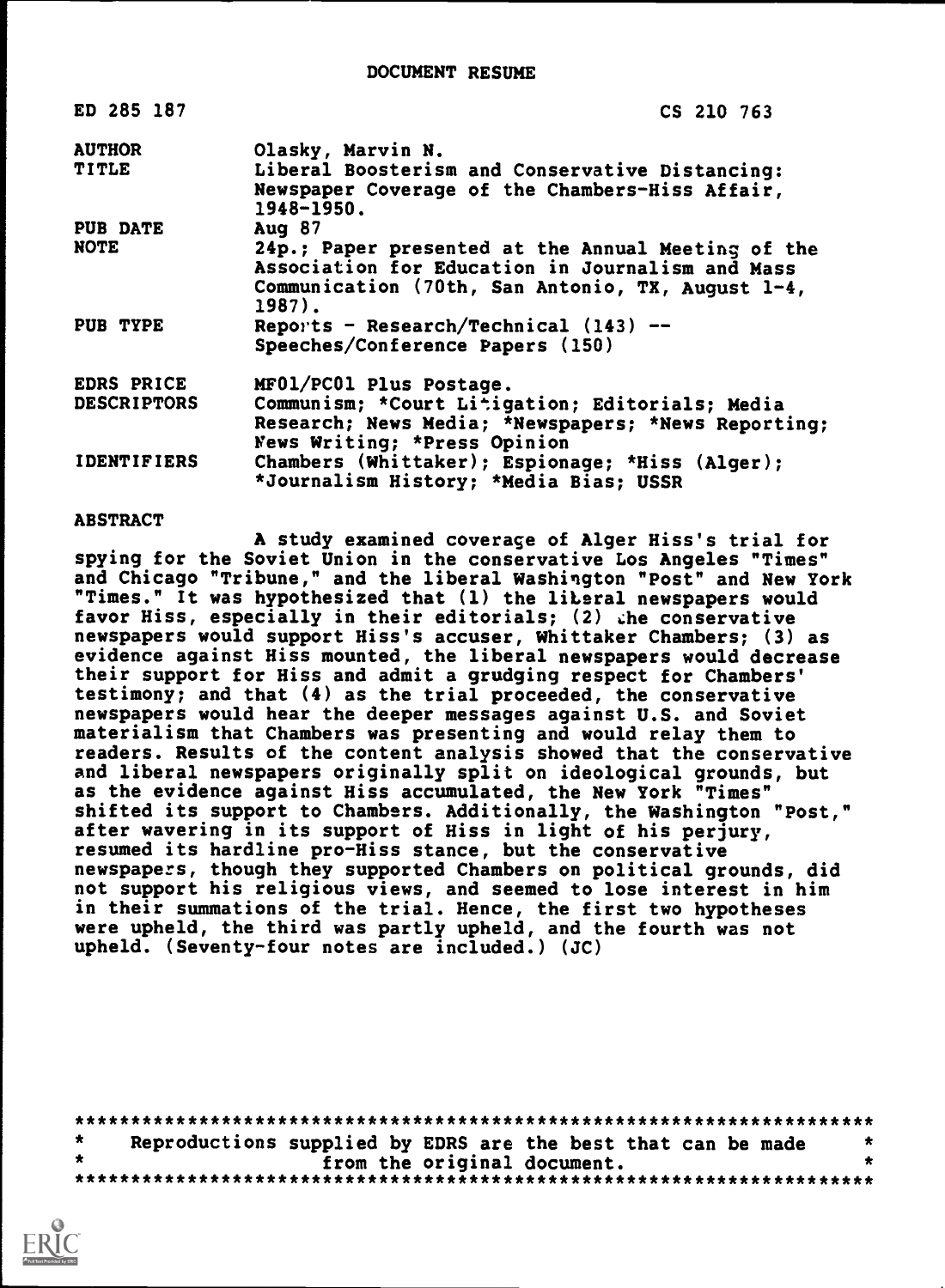# Qualitative Studies Division

 $\omega$  and  $\omega$ r-4  $\mathbf{L}$  $\infty$ LIJ

 $5210763$ 

**BL** . .....

U 8 DEPARTMENT OF EDUCATION Office of Educational Research and improvement EDUCATIONAL RESOURCES INFORMATION

CENTER (ERIC)<br>This document has been reproduced as<br>originating it<br>originating it

C Minor changes have been made to improve

reproduction quality<br>
Points of view or opinions stated in this docu-<br>
ment do not necessarily represent official<br>
OERI position or policy

# LIBERAL BOOSTERISM AND CONSERVATIVE DISTANCING:

NEWSPAPER COVERAGE OF THE CHAMBERS-HISS AFFAIR, 1948-1950

Dr. Marvin N. Olasky Assistant Professor Department of Journalism The University of Texas at Austin Austin, Texas 78712

> "PERMISSION TO REPRODUCE THIS MATERIAL HAS BEEN GRANTED BY

Marvin O'asky

k.

TO THE EDUCATIONAL RESOURCES. INFORMATION CENTER (ERIC)"

Paper delivered at Association for Education in Journalism and Mass Communication convention, San Antonio, Texas, August, 1987.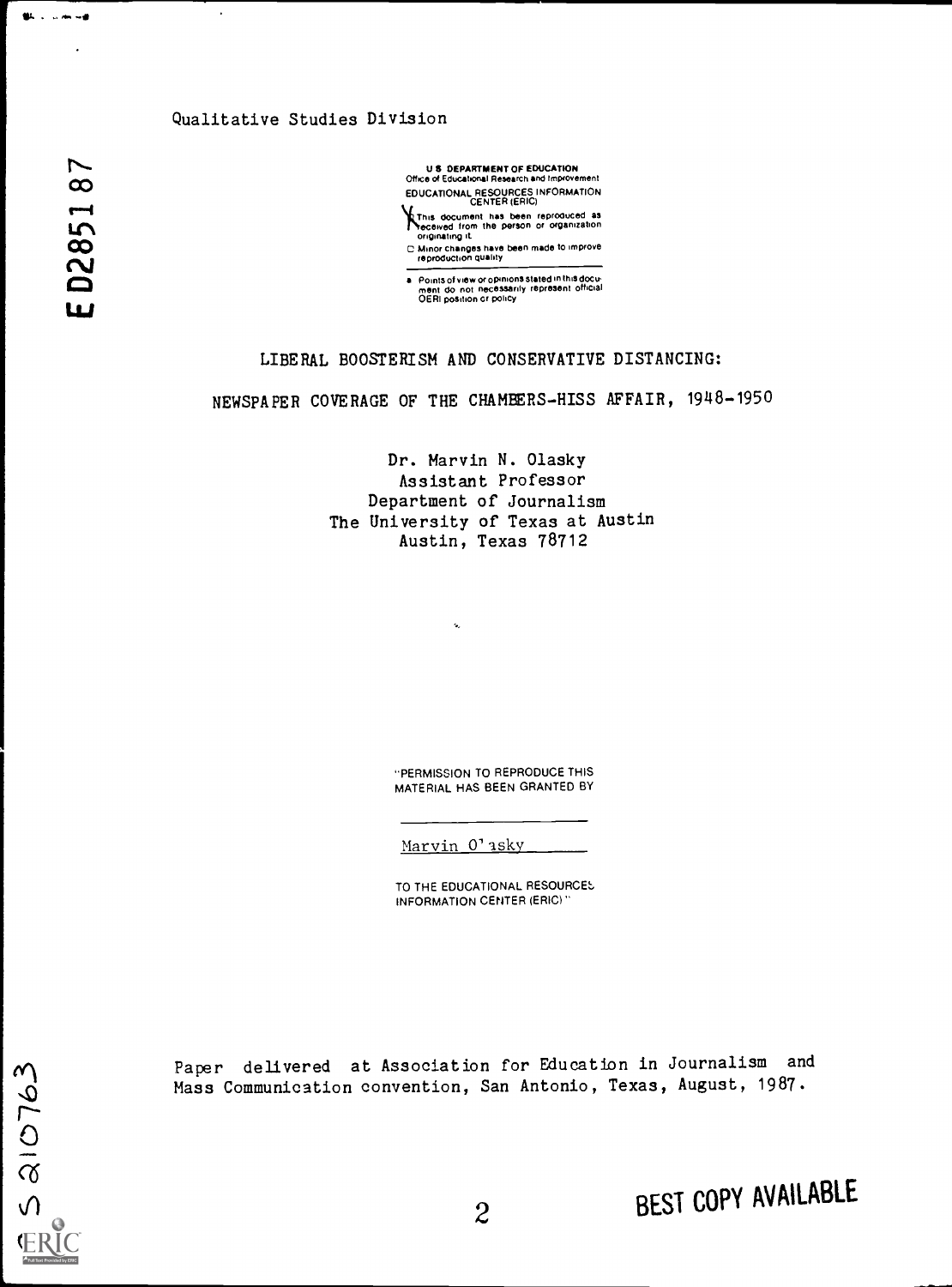# LIBERAL BOOSTERISM AND CONSERVATIVE DISTANCING: NEWSPAPER COVERAGE OF THE CHAMBERS-HISS AFFAIR, 1948-1950

One of the most controversial news stories of the midtwentieth century arose in 1948 when ex-Communist Whittaker Chambers accused former State Department official Alger Hiss of spying for the Soviet Union. Hundreds of books and articles 1 have discussed the Chambers-Hiss confrontation; a footnote  $\mathbf{P}$ summarizes the basic developments of the affair. One important 3 part of the story has not been covered, though: Press reaction. This paper attempts to fill that gap through examination of Chambers-Hiss coverage in two leading liberal newspapers (Washington  $Post$ , New York  $Time$  and two then known as</u></u> conservative (Chicago Tribune, Los Angeles Times).

The study began with four hypotheses. The first was that the liberal newspapers, in their editorials and to a lesser extent in their news stories, initially would favor Hiss. The second was that the conservative newspapers would be similarly slanted toward Chambers. The third was that, as the evidence against Hiss mounted, the liberal newspapers would decrease news and editorial support for Hiss and indicate grudging respect for Chambers' testimony. The fourth was that, as the trials proceeded, the conservative newspapers would hear the deeper messages Chambers was prasenting, and would try to relay them to their readers.

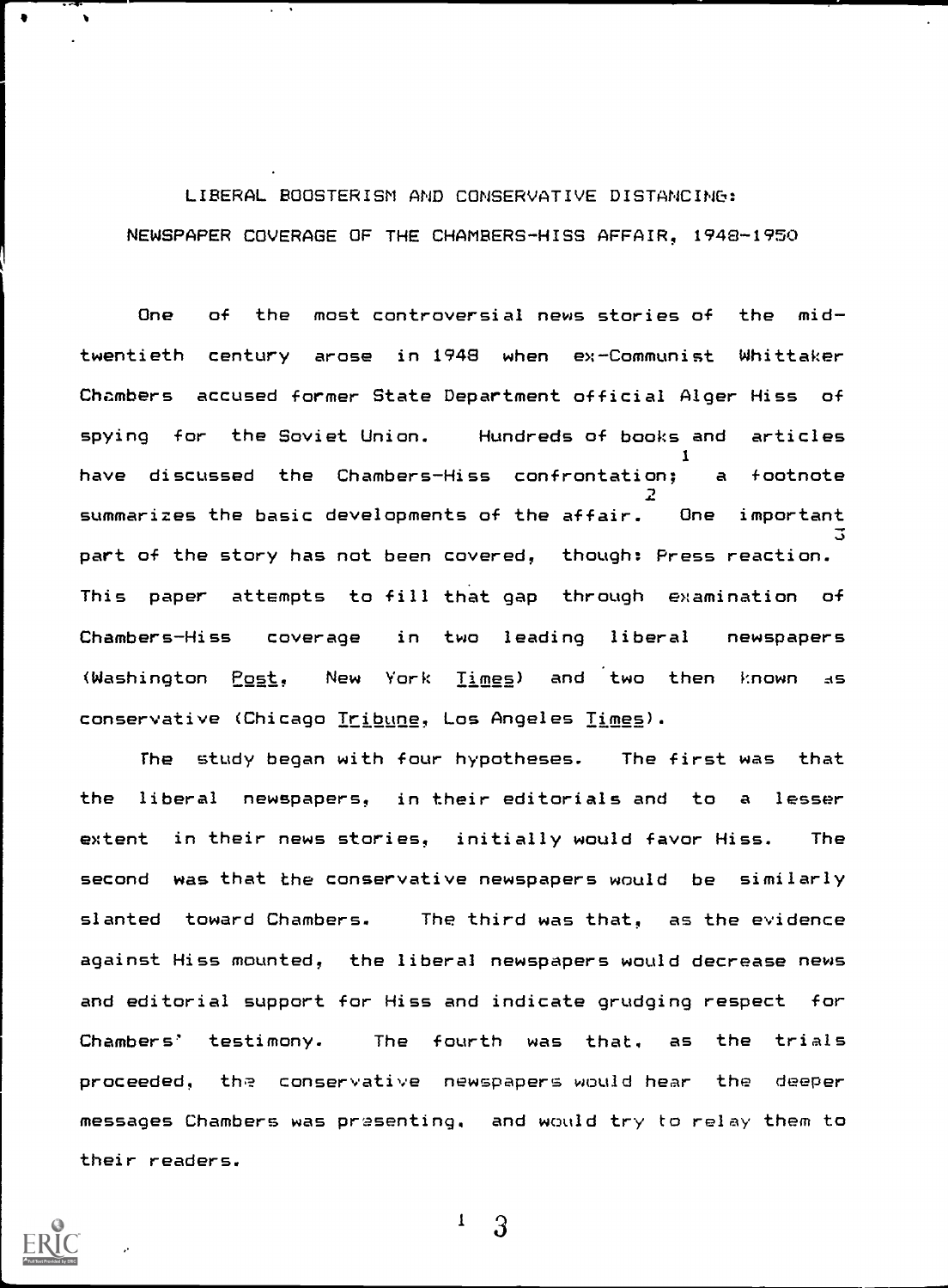The first two hypotheses proved to be correct, the third half right but half wrong, and the fourth mostly wrong.

# Methodology

The Chambers-Hiss affair had four phases. During the first (August-November, 1948) Chambers made his initial charges and Hiss charged Chambers with libel. During the second phase (December, 1948-May, 1949) Chambers brought out evidence, including microfilm of stolen documents with Hiss' notes on them, that led to a perjury indictment against Hiss. The third phase (June-December, 1949) encompassed most of the two trials for perjury. The fourth phase (January, 1950) included the legal wrap-up and the conviction of Hiss; it provided journalists an opportunity to sum up the long affair and comment on the meaning of the events they had been covering.

The four newspapers were examined during each of the four periods. Pro-Hiss or pro-Chambers positions were obvious in explicit editorials but, due to the nature of the Chambers-Hiss dispute, they were not hard to spot in news stories either. That is because Hiss and Chambers had opposite agendas during the hearings and trials: Hiss wanted a focus on Chambers' lie-filled past, while Chambers' lawyers concertrated on the evidence of what Hiss had done. Stories that followed one agenda or the other were considered pro-Hiss or pro-Chambers. The study emphasized careful examination of descriptive detail, not quantification.

For example, there were two major developments on June  $2$ .

4

 $\overline{2}$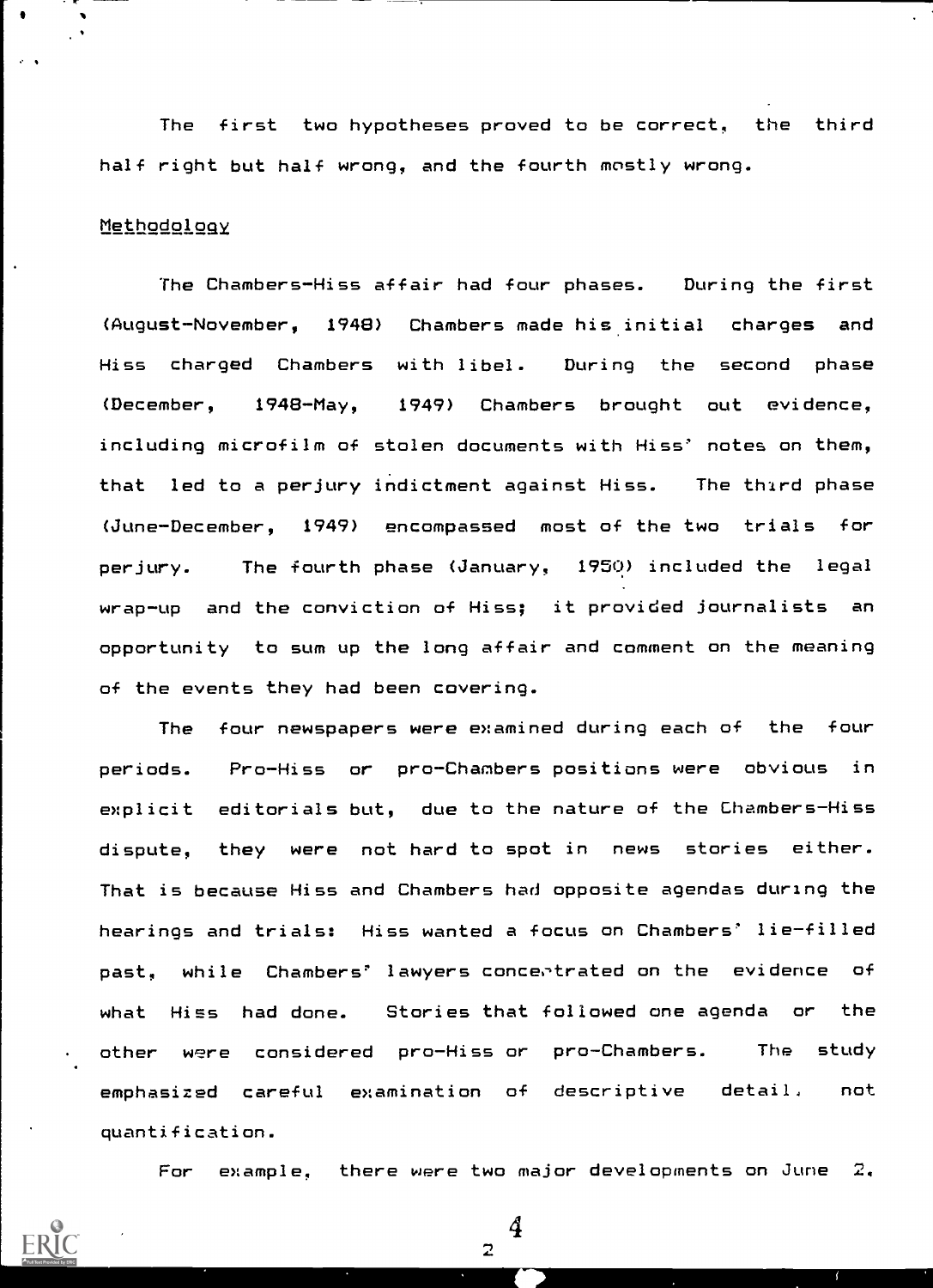1949: Chambers testified that Alger Hiss had furnished government secrets to the Soviets, but Chambers also admitted having himself lied while a Communist during the 1930s. The following day the Washington Post emphasized the pro-Hiss angle, "Lies Admitted by Chambers," while the Los Angeles <u>lime</u>s and the Chicago <u>Tribune</u> presented pro-Chambers headlines: "Hiss Aided Russian Spy, Court 4 Told" and "Hiss Aided Reds: Chambers." Each newspaper ran angled stories consistent with their headlines.

Examining the newspapers' slants in news stories also was aided by reporters' penchants for characterizing the emotional state of witnesses in ways that supported their editorial stands. For example, in describing the eveats of June 2 mentioned above, the liberal Post reported that "Chambers seemed to be showing discomfiture," while the conservative Tribune noted that Chambers "never lost his composure."

Now, to the findings.

## Phase one: Liberals for Hissi. Conservatives for Chambers

In phase one, all four newspapers were exactly where they were expected to be, according to their ideological positions. From August through November, 1948, Washington Post and New York Times news coverage emphasized the improbability of Hiss' guilt. The Washington Post quoted prominently the character witnesses produced by Hiss (Supreme Court justices, Congressmen. Mrs. Eleanor Roosevelt, former Secretaries of State, and so on) and 6 asked of Chambers: "Is he a man of sanity?" The New York Times laid on evocative specific detail: "Hiss, tall. slender, youthful in appearance and build. answered in strong tones. He

 $\frac{5}{3}$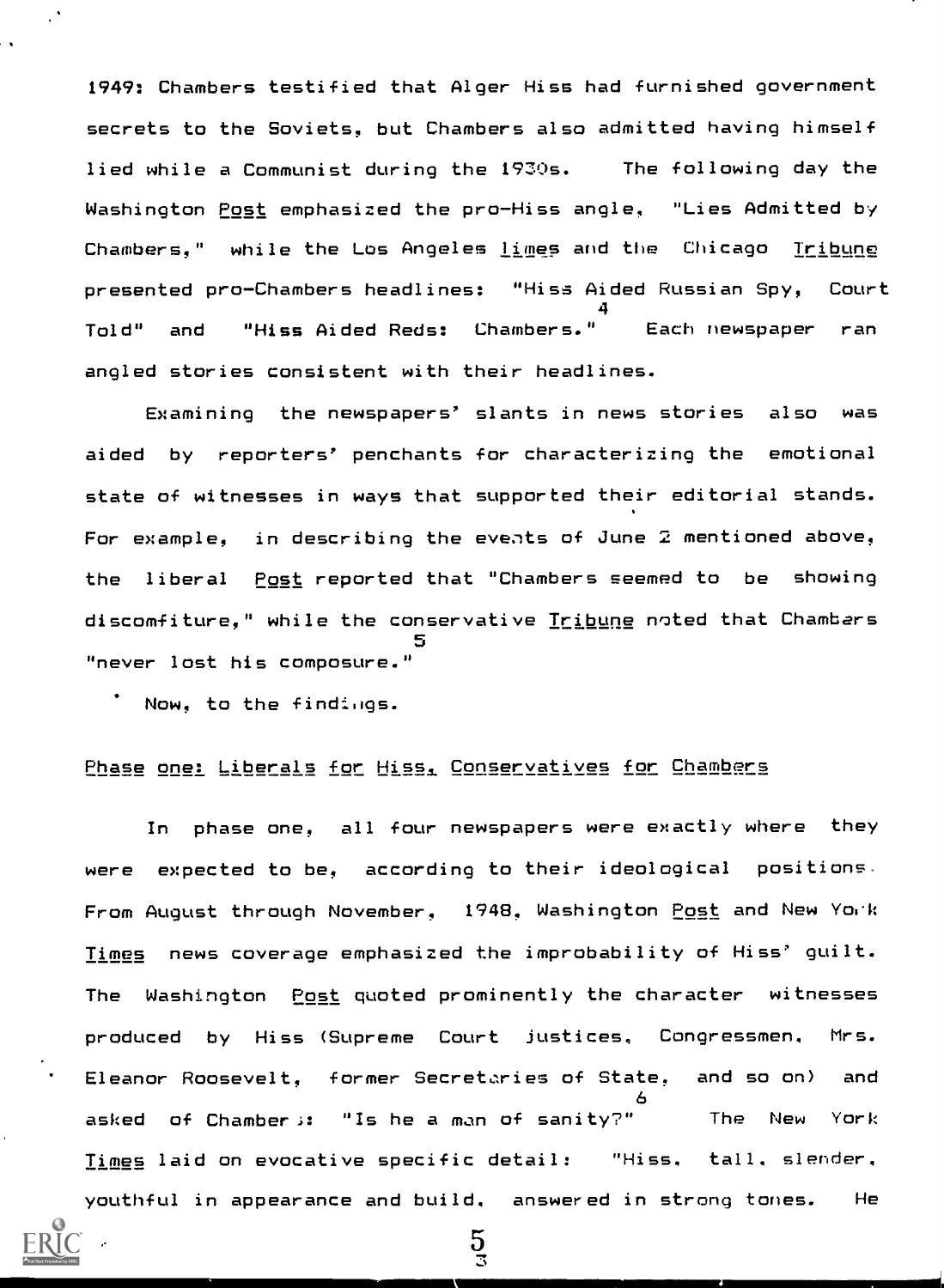stood by his previous testimony. Chambers, heavy-set. wearylooking, answered in dull barely audible tones. fears were in 7 his eyes."

On the editorial page, the Post protested "the entry of our society into the twilight zone-batween government by law and government by lawlessness," and compared Hiss to "an innocent 8 pedestrian, spattered with mud by a passing vehicle." The New York Times chose for its editorial page cartoons of a man labeled "anti-Red smear war" cutting off the nose of the Statue of Liberty; a man in a prompter's box labeled "Politics" feeding lines to a man in cloak and dagger on a stage labeled "The Washington Super-Spy Thriller"; and a laughing man labeled "Campaign Politics" drawing a beard and mustache on a poster 9 picturing a woman labeled "Civil Libertier."

The Chicago Tribune, though, saw Chambers' testimony as a strong blow directed against an Administration supposedly 10 ignoring widespread treason. After Chambers' first day of testimony the Tribune ran a front page banner headline, "NEW DEAL COVERUP TOLD," with a lead stating that "A nine year "cover up" by the Roosevelt and Truman administrations of evidence exposing prominent New Dealers as workers for Russian interests was 11 revealed to the house un-American activities committee today." The Tribune also emphasized Hiss' continued Washington connections by noting that Secretary of State Marshall had just 12 named Hiss vice chairman of a United Nations Day committee.

The tone for 'he <u>Tribune</u>'s coverage was set that same day in an editorial, "UNMASKING THE REDS." which predicted that the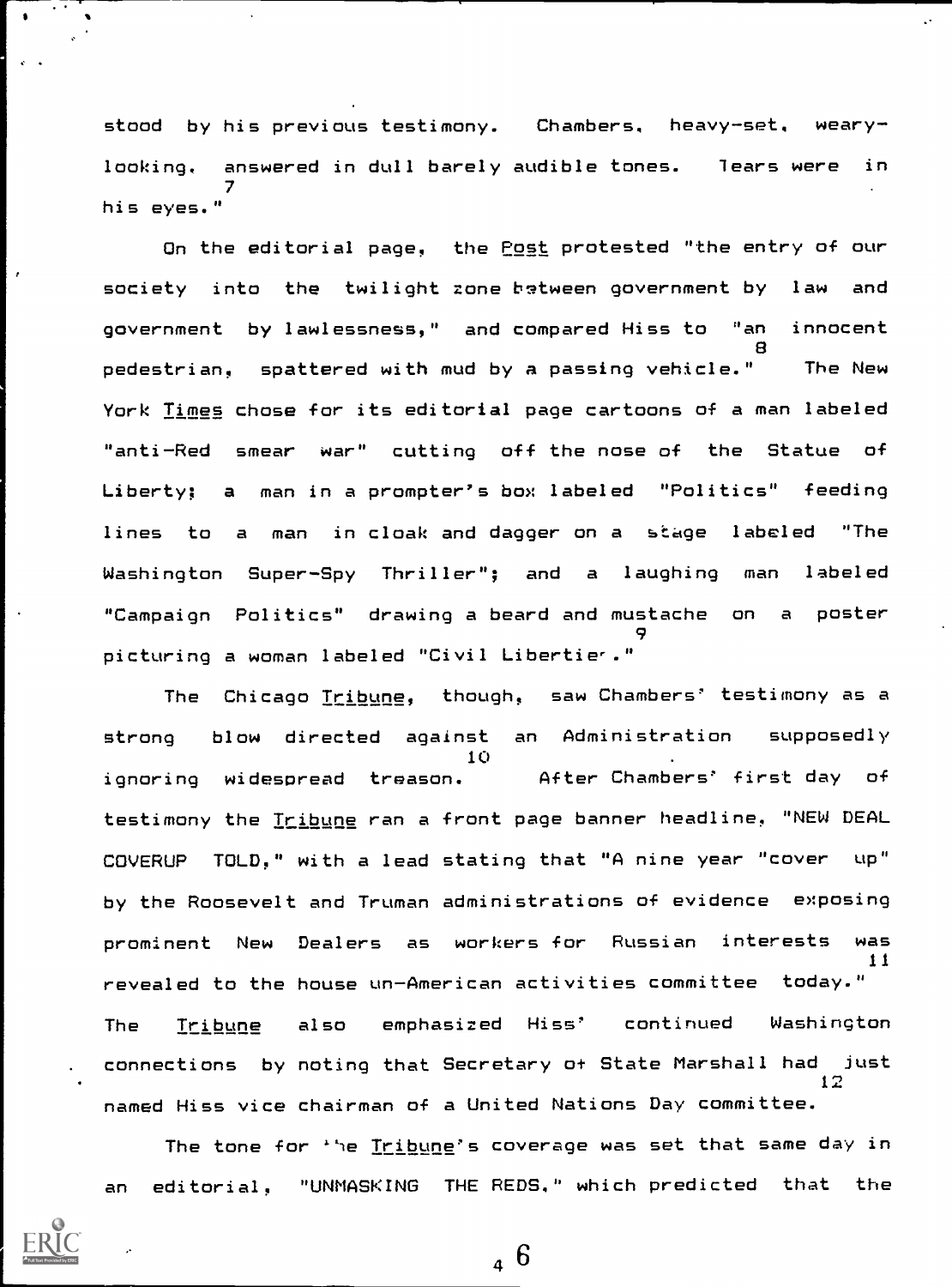Washington hearings would not recklessly assault individual liberties, but instead would show:

to what a material degree the Communist conspiracy has established itself within-the-New Deal bureaucracy.<br>After - vears of pampering by the New Deal, the years of pampering by the New Deal. the<br>sts at last are being driven from cover. Communists at last are being driven from Investigation will show whether they were protected because their protectors in government were themselves sympathetic to communism and to a soviet America erected upon the ruins of republican liberty.13

The Iribune foresaw the possibility that "this nation is going to , be shocked into consciousness of the communist danger by a series of trials of public officials charged with betraying their 14 country."

The Los Angeles  $\underline{\texttt{lines}}$  also tied the hearings to ideological  $\cdot$ trends within the federal bureaucracy. The Times' page one, top right four column headline on August 4 was. "Four New Dealers 15<br>An August 11 editorial. "Spies Linked to Spy Ring by Ex-Red." and Blunt Instruments," said that criticism of the congressional hearings was unwarranted since they were only the way to break through the cover-up: Officials "definitely did not want the public to know that any New Dealers were involved in Communist 16 conspiracies."

Phase Two: Movement to the Right

Particularly in December, 1948, as damning detail regarding Hiss' alleged involvement poured in, reporters and editorial writers at both the Post and the New York limes appeared to 17 hesitate. Post editorials indicate the pattern most clearly. On December 5, the Post argued that:

The latest chapter in the Whittaker Chambers story is so fantastic that many citizens may be inclined to

...1

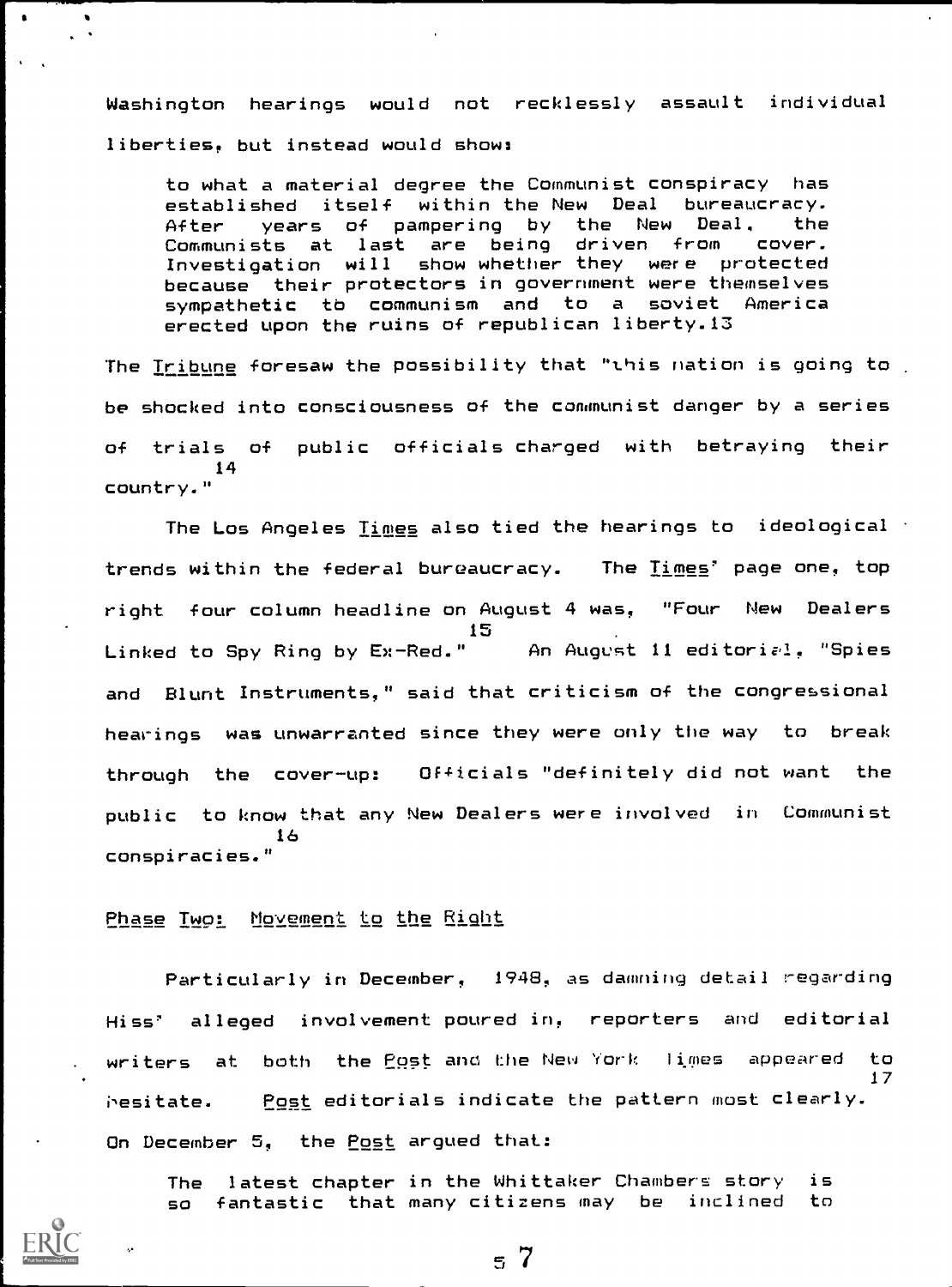write it off as a nightmare. We are told that microfilms which may contain evidence of treason or wholesale theft of confidential-drruments from the<br>State and Navy Departments have been found in a 'hollowed-out-pumpkin' on Mr. Chambers' Maryland farm. That detail along seems to give the story the aura of a Halloween prank.18

A December 8 editorial continued to complain about investigators "behaving unpeculiarly." but noted the existence  $Q^2$  "genuine 19 documentary evidence."

By its December 10 editorial, though, the Post was retreating:

the situation has completely changed with the seizure of microfilms picturing secret documents obviously stolen from the State Department and delivered to an avowed Communist.... [Chambers] apprars to have proved beyond any reasonable doubt that Communists had a pipe line into the State Department.20

In succeeding months, the <u>Post</u> continued to argue Hiss' innocence, but admitted in its editorial columns that "the circumstantial case against Mr. Hiss was grown Csic] gradually 21 stronger..."

The New York Times backed away similarly from support for Hiss. It gave front page, top right three column headlines to statements such as "Spy Papers Show U.S. Codes Were Broken, Official Says"; Alger Hiss' denials of involvement received secondary play. 22, On December 9 a Times editorial discussed the need to guard secrets from "the treachery of either mercenary or deluded citizens and officials," and admitted "There can no lcager be any doubt that there has been considerable laxity on 23 that score."

The conservative newspapers appeared jubilant. A December  $\Im$ Chicago Tribune headline noted the existence or "Sensational New

 $8\overline{)}$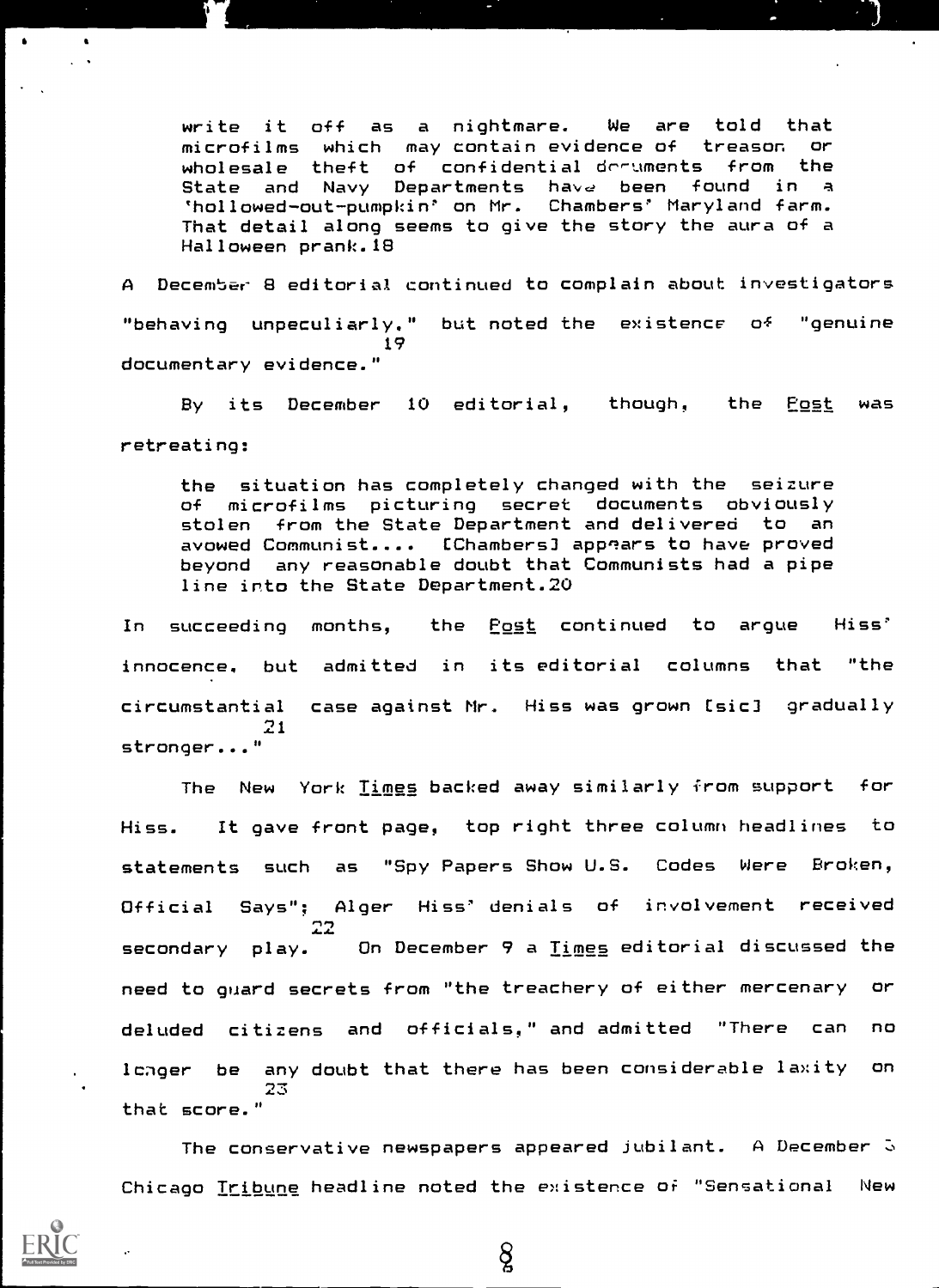Evidence in Alger Hiss Case/ Consternation in Official 24 Circles." The following day's headline stressed the Roosevelt/Truman Administration connection twice in eight words:  $25$   $\overline{\phantom{a}}$ "New Deal Reds' Espionage Ring in F.D.R. Regime." The battle was not only Chambers vs. Hiss, according to the Tribune, but open records vs. cover-up: "Spy Probers Defy Administration Gag... The Truman administration brought tremendous pressure to bear today... 26 evidence." in an attempt to suppress the documentary According to the Tribune. federal bureaucrats fearrd that "a train of events might be started by revelations at the hearings which would culminate in one of the great scandals 27 of American history."

The Los Angeles Times similarly promoted Chambers' agenda with front page news coverage and editorials. On December 8, for example, the Times editorialized that "Never before have we stood at the verge of war with a foreion power with so little official concern over that power's accomplished network of spies 28<br>and saboteurs." The editorial asked for "further investigation as to whether the climate of the government bureaus has changed 29 since Hiss was in the [State) Department."

Phase three: The Liberal Newspapers Diverge

A surprising turn came in June, 1949. when Hiss actually went on trial. The New York Times continued its phase two trend toward reservedness in reporting, but the Post began running regularly loaded descriptions of how "the tall, lean. 44-year-old Hiss, whose highly successful civilian and Government career was  $s$ ensationally challenged by Chambers last August 3. stared



 $\frac{9}{7}$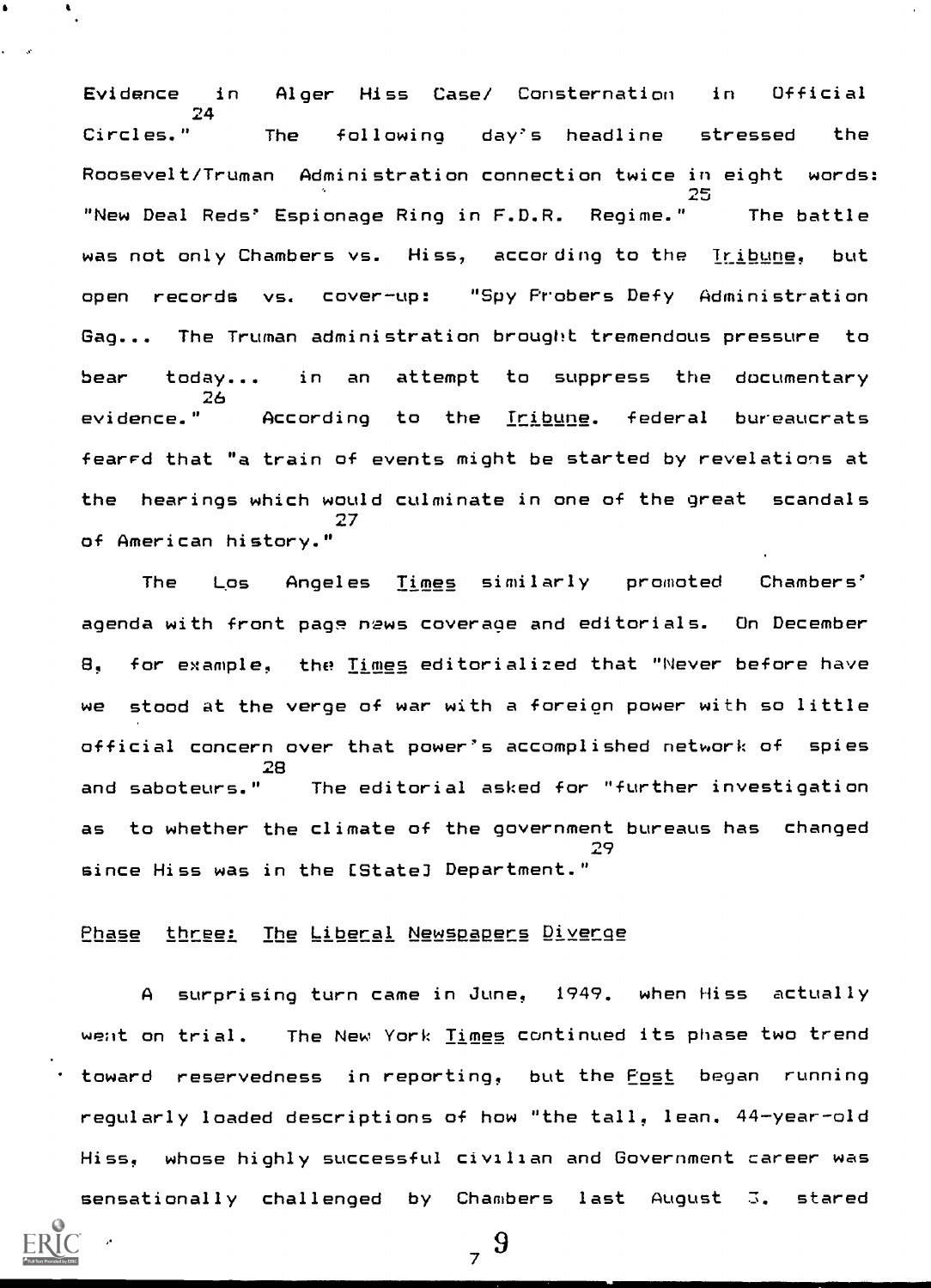30<br>fixedly at his accuser." In the pages of the Post. Hiss always 31 "calmly strode to the stand." He was always "sure of himself, answering the barrage of questions without hesitation, showing no 32 uneasiness or equivocation." He "appeared to be almost enjoying himself as he parried many of the attempts of Prosecutor 33 March 2014 Thomas F. Murphy to shake his story.

Post portrayal of Chambers during this third phase was very different. Hiss' agenda received top billing: "Hiss Counsel Calls Accuser Mental Case," "Hiss Plans to Test Chambers' 34 Sanity." Post stories quoted defense attacks on Chambers: "Unsound mind...traitor, thief, liar, perjurer, enemy of his country, hypocrite... abnormal... psychopathic sadism ... a petty J J larceny thief." Reporters added their own critical descriptions of Chambers, such as "customary air of complete 36 emotionless detachment" or "supercilious expression."

Post editcrials, after their phase two consternation, also returned to a strong pro-Hiss and anti-Chambers position. One Post editorialist in July, 1949, pooh-poohed the evidence which had seemed so strong a half year before, and instead emphasized "mysteries;' of the Hiss trial and Chambers' "complex and 37 enigmatic motives."

The New York Times, meanwhile, was giving weight to the evidence, including copies of secret State Department documents 38 retyped on a typewriter Hiss had at his home. The deviation of Post perspective from Times treatment was clear on June Z. 1949, as Chambers was testifying about Hiss' Soviet involvement and then undergoing cross-examination. The Post headlined its story,

> 10  $\Omega$

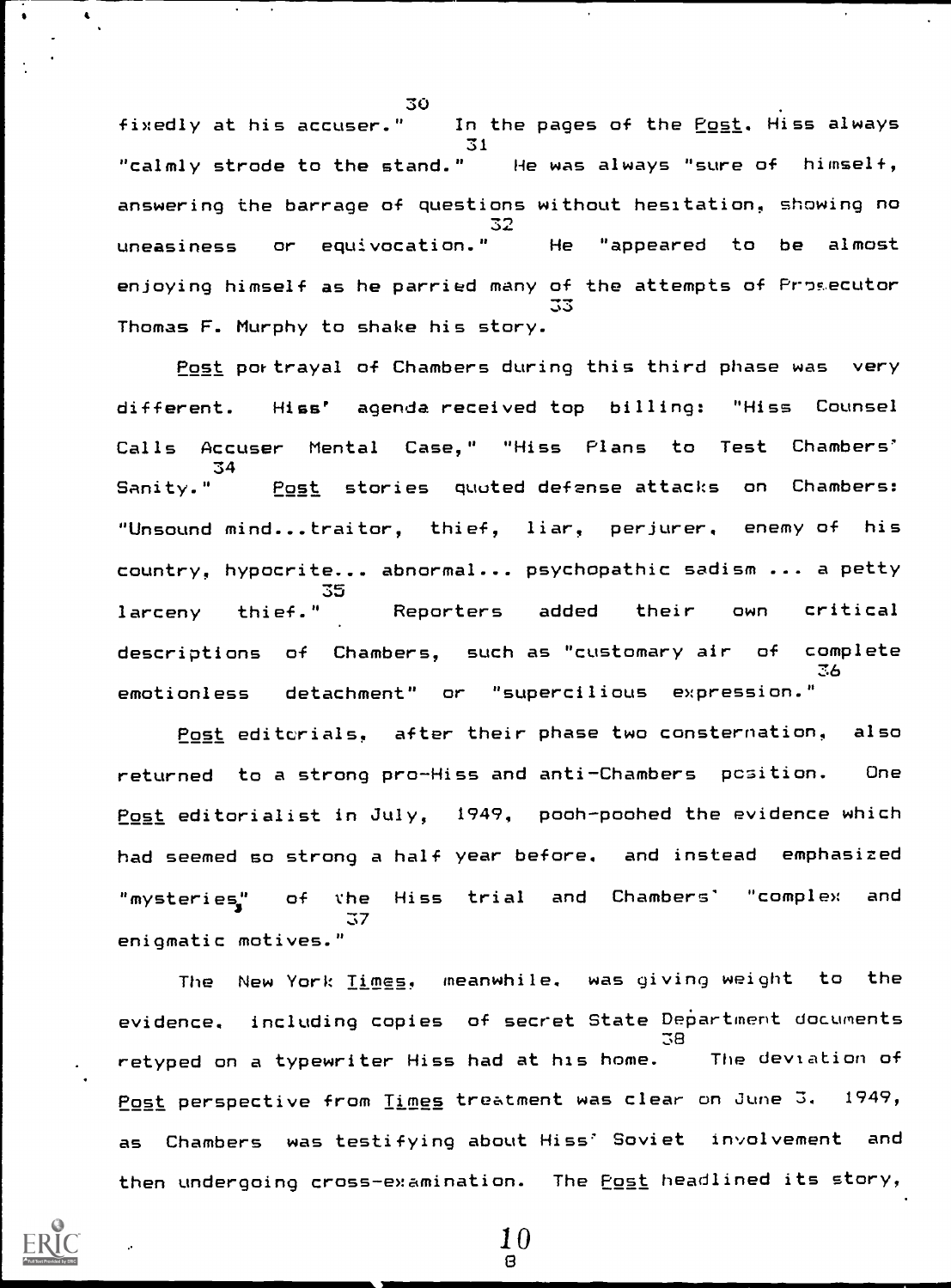"Chambers Admits Not Telling Truth." while the New York Times had an opposite emphasis: "Chambers Swears Hiss. While a Red, Got 40 Secret Papers."

The Times story began. "Whittaker Chambers supported Government charges of perjury against Alger Hiss yesterday when he testified in Federal Court that he had received State Department documents on munitions from Mr. Hiss between February, 41 1937, and April, 1938." Not until the sixteenth paragraph of the story did the <u>Times</u> report what the Washington Post saw as the day's big story, Chambers' admission of past lying.

Stories also were angled differently on June 7. when once again there were two pieces of news. First, Chambers testified that a second State Department employee, Julian Wadleigh, had spied for the Soviets. Second, Chambers admitted that he had lied during testimony at Congressional hearings the year before in order to give his former friend Hiss a chance to escape further punishment. The Washington Post ran a page one banner headline, "Chambers Admits He Lied to Congress." followed by a pro-Hiss lead: "Under vigorous cross-examination which sought to depict him as a confused neurotic, Whi:taker Chambers admitted 42 some further conflict in his account."

The New York Times story, though, was headlined "Chambers 43 Names 2d U.S. Employe As Giving Spy Data." The story emphasized Chambers "calm demeanor" and did not mention his lies until the fifth paragraph. The Times' treatment paralleled that of the conservative newspapers: Chicago Iribune and Los Angeles Times headlines, respectively, were "Chambers Says Wadleigh Was 2d Spy Source" and "Ex-Red Names Second U.S. Aide as Spy



A

39

11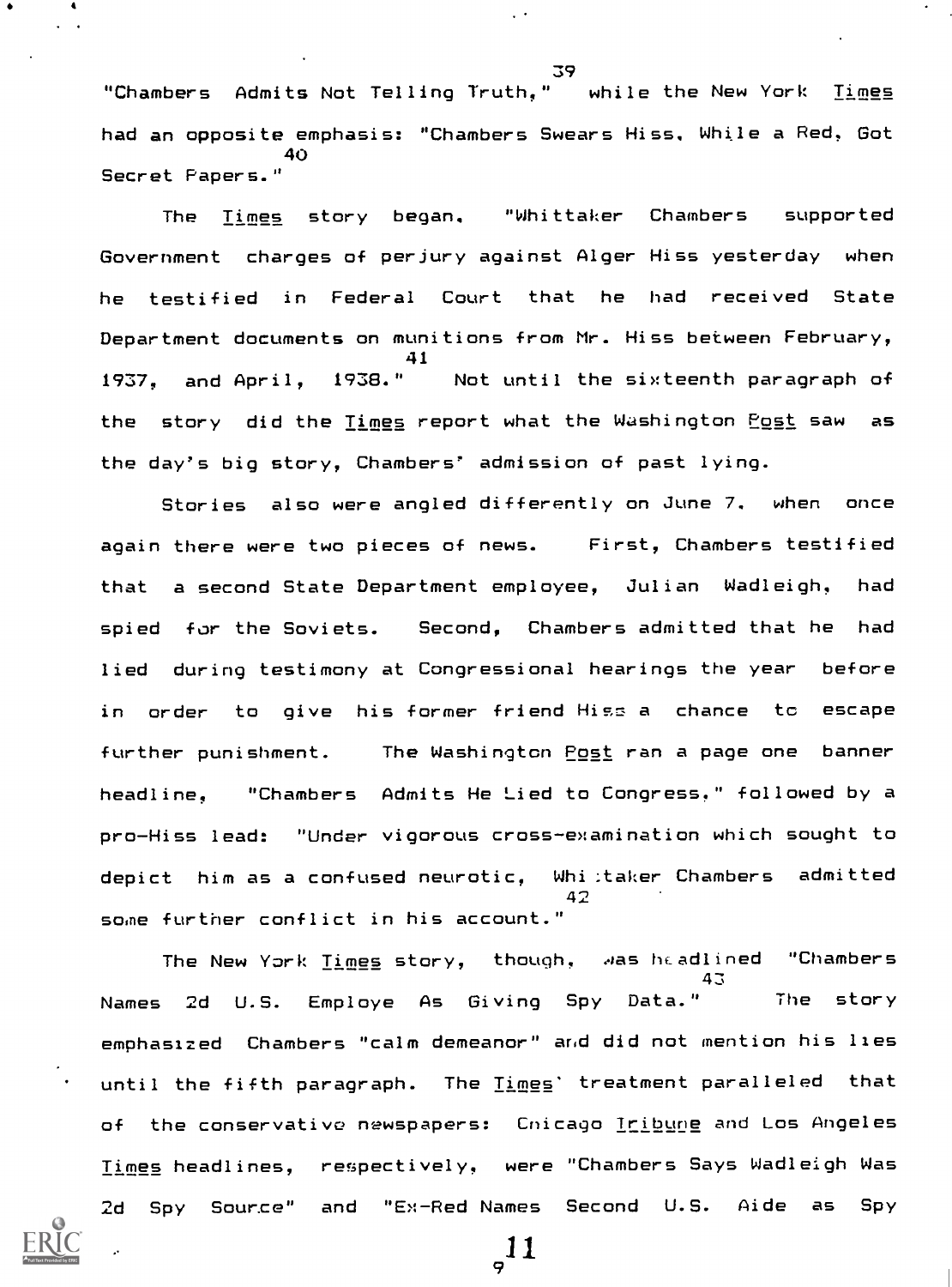Helper."

44

One week later the testimony of Whittaker Chambers' wife Esther became crucial to Chambers' contention, denied by Hiss, that Chambers and Hiss had been close friends during the 1930s. The Los Angeles Times, under a headline "Wife Gives Ringing Chambers Defense," began its story, "Subjected to a stinging and sarcastic cross-examination at the Alger Hiss perjury trial, Mrs. Whittaker Chambers finally cried out in defense of her husband 45 today as 'a decent citizen and a great man.'" (he Chicago Tribune was also pro-Chambers, and even suggested comfortable cruelty among the Hisses: "Hiss, resplendent in a cream colored summer suit, and his wife, in a cotton frock and a pert green hat, beamed as the 49 year old witness grew pale and exhausted, hesitated and faltered...under a merciless, four hour cross-46 examination."

The Washington Post, however. transformed that one faltering moment -- Esther Chambers could not remember whether she had seen the Hisses twelve years earlier at an anniversary party or a New Year's Eve party -- into a front page headline: "Chambers' Wife 47 Alters Testimony." Would the New York Times do likewise? No: The Times even portrayed Esther Chambers as heroic in a headline, 48 "Chambers' Wife, Defiant. Testifies He Is 'Great Man.'" and a story about how "the 110-pound Maryland housewife pitted her resources against those of the veteran trial lawyer throughout 49 the day."

One final example of differential reporting came on June 16, when newspapers reported the testimony of a State Department

 $\frac{12}{10}$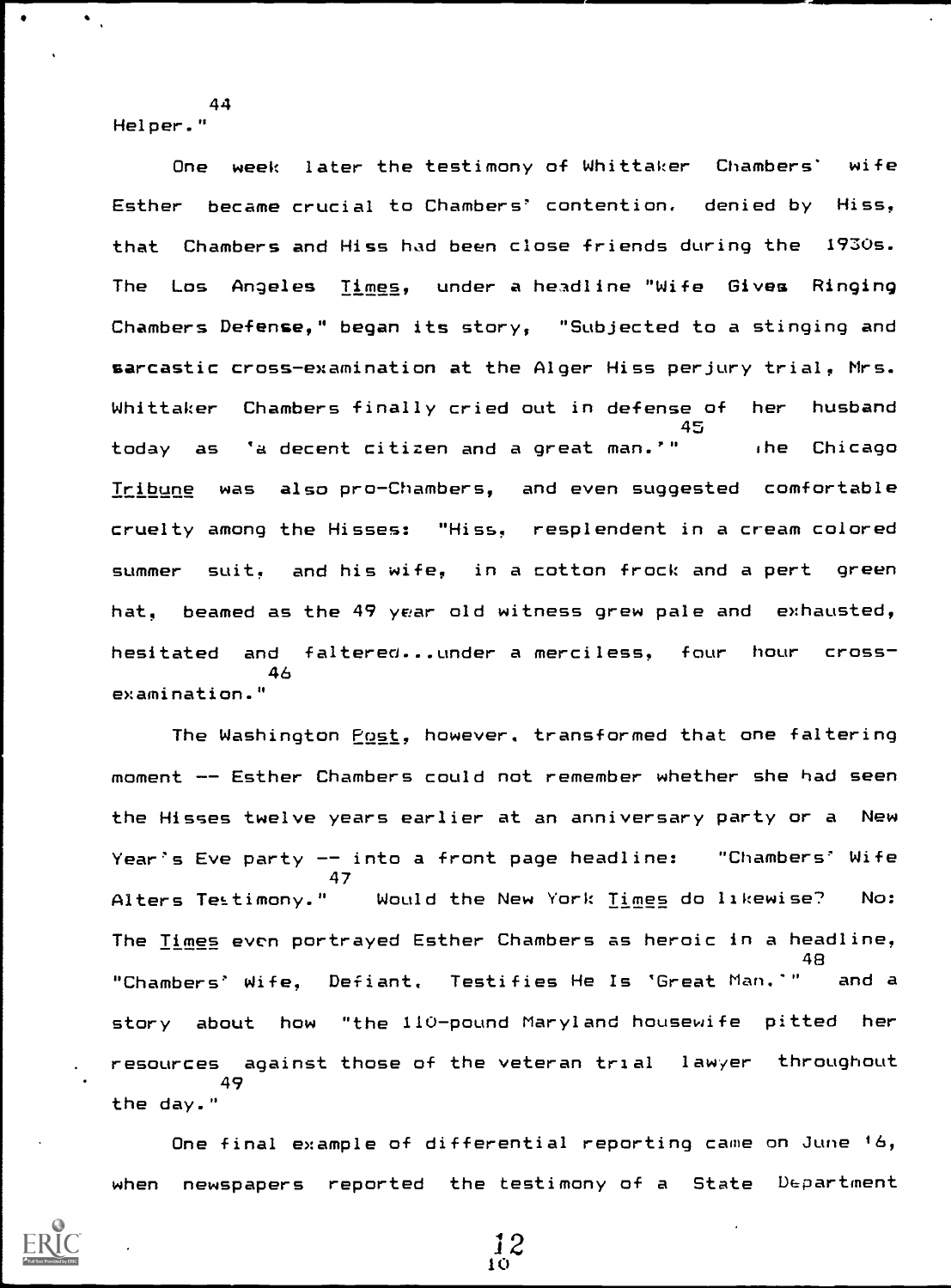secretary who had worked for Hiss. Part of her testimony was damaging to Hiss' case: She testified that four memoranda in Hiss' handwriting on top secret subjects were not made in the course of regular State Department business. Part could be construed as supportive: She also noted that State Department employees other than Hiss had access to some of the documents Chambers said he had received from Hiss.

The Chicago Tribune's lead was pro-Chambers. describing how the secretary had "stunned the defense at the Alger Hiss perjury trial today with a series of damaging assertions," most notably 50 the one about Hiss' secret memoranda. The Washington Post's story was pro-Hiss, beginning with the headline "State Secrets Open to Many, Hiss Trial Told," and continuing with <sup>a</sup> direct presentation of the spin put on the story by the Hiss camp: "Trial attorneys for Alger Hiss today emphasized that dozens of other State Department employes had access to documents which 51 Whittaker Chambers said he received from Hiss in 1938." Again, the New York <u>Times</u> headlined the pro-Chambers angle: "Secretary  $L$  i.e. Identifies 4 Papers in Writing of Hiss."

The New York Times, then, moved as the hypothesis suggested it would: It chose not to fight the evidence. The Post, though, seemed to redouble its pro-Hiss efforts as the goal of finding him legally guiltless was receding.

Phase Four: Conservative Coverge Ends With a Whimper

Once the trial ended. the Washington Post published an editorial disdaining the process by which Hiss had been brought to justice: Hiss, said the Post, "had the misfortune of being



13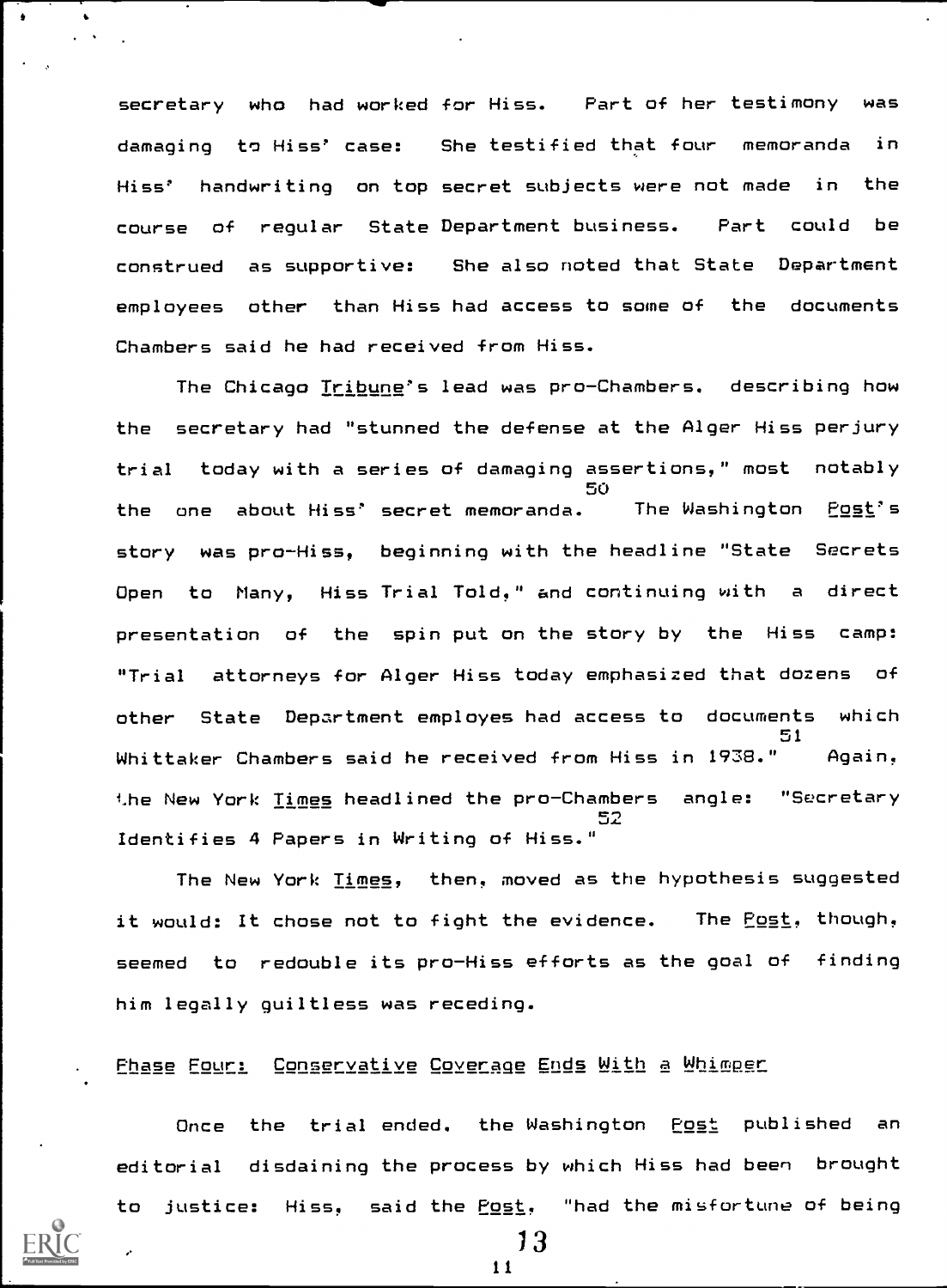tempted to betray his country in an era of widespread illusions  $-2.5$ about communism." (Only a "misfortune"? Only temptation, or actual betrayal?) The Post commented on "the crime of which he 54 has been convicted." (Not that which he committed.)

The New York Times, though, accepted the verdict, stating in an editorial "that the examination of the charges 55 brought against Mr. Hiss has been full and fair." coverage the Times listed four telling points: In its news

The fact that the incriminating documents were typed on the Hiss typewriter. The fact that four of the incriminating papers were in Hiss' handwriting. The inability of the Hisses to establish clearly the contention that they were not in communication with the Chamberses at the period when the papers were allegedly passed. The testimony that the Chamberses were extremely familiar with the Hiss household in the critical period.56

The surprising development during this phase was the limited reperting within conservative newspapers as Chambers was winning his case. Chambers, throughout the affair, had tried to teach that Communism could not be defeated by American materialism; he argued that it was the near-religious vision of Communism that 57 attracted to its ranks persons like Alger Hiss. Chambers had stated that Americans must have faith in God both for personal salvation and for societal survival in the face of Marxist faith. 58 The conservative newspapers, though, ignored Chambers' message.

Instead, both the Los Angeles <u>Times</u> and the Chicago <u>Tribune</u> kept harping on the political. A Los Angeles Times' editorial, "The Alger Hiss Perjury Trial Verdict," crowed that "the outcome of the trial... should add to the red face of President Truman who, for political purposes, has jeered at Congressional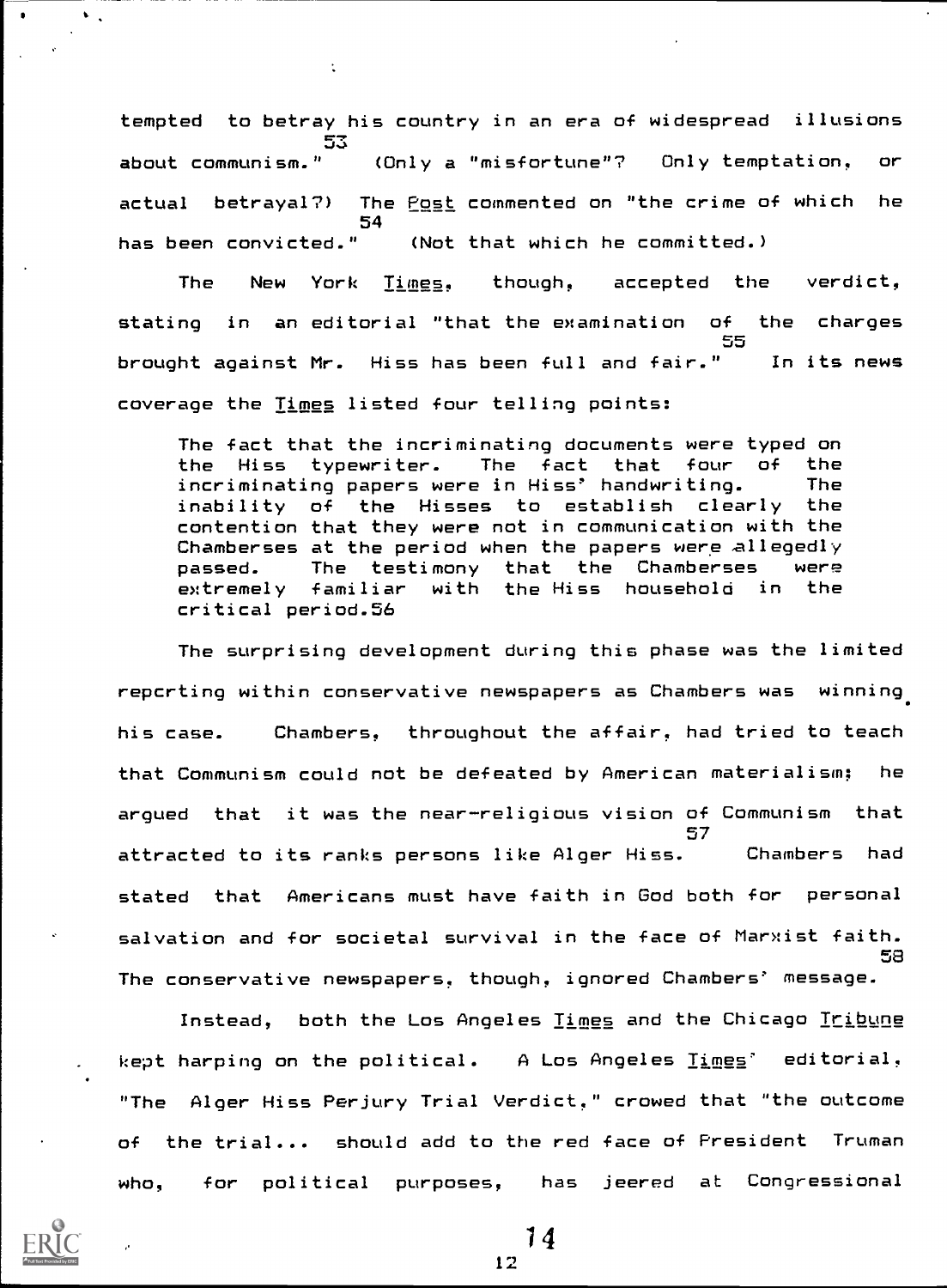investigations and revelations of Communistic infiltration into 59 government office as 'red herring.'" The Tribune again attacked the New Deal, "which sponsored and protected this 60 monstrous conspiracy against America."

Overall, the turn taken by the Post during phase three and the limited coverage of the conservative newspapers during page four raises some interesting questions: Why did the Post redouble its support of Hiss even as the New York Times was backing away? Why did the conservative newspapers, as victory became apparent, ignore Chambers' voyage into the deeper implications of the affair?

# SReculations: Liberal Boosterism?

One theory to explain the Post's strange behavior in the face of the evidence is ideological: the Post was black and white and red all over. At the time, one conservative magazine editor, Isaac Don Levine, called the Post "a Trojan Horse for 61 totalita-ianism." Michigan Congressman George A. Dondero termed 62 it "the Washington edition of the Daily Worker."

An examination of other stories prominent in the Post during the Chambers-Hiss affair does not bear out such <sup>a</sup> conclusion. The Post was as consistent as many other papers of the era in its news and editorial denunciation of Communist efforts in Berlin, 63<br>As the Chambers-Hiss China, and other world hot spots. As controversy was beginning, the Post, like other newspapers of the period, was bar.nering on page one a dramatic escape in New York: 64 "Soviet Teacher Leaps From Consulate Window."

A refrain in the stories of both the Chicago Tribune and the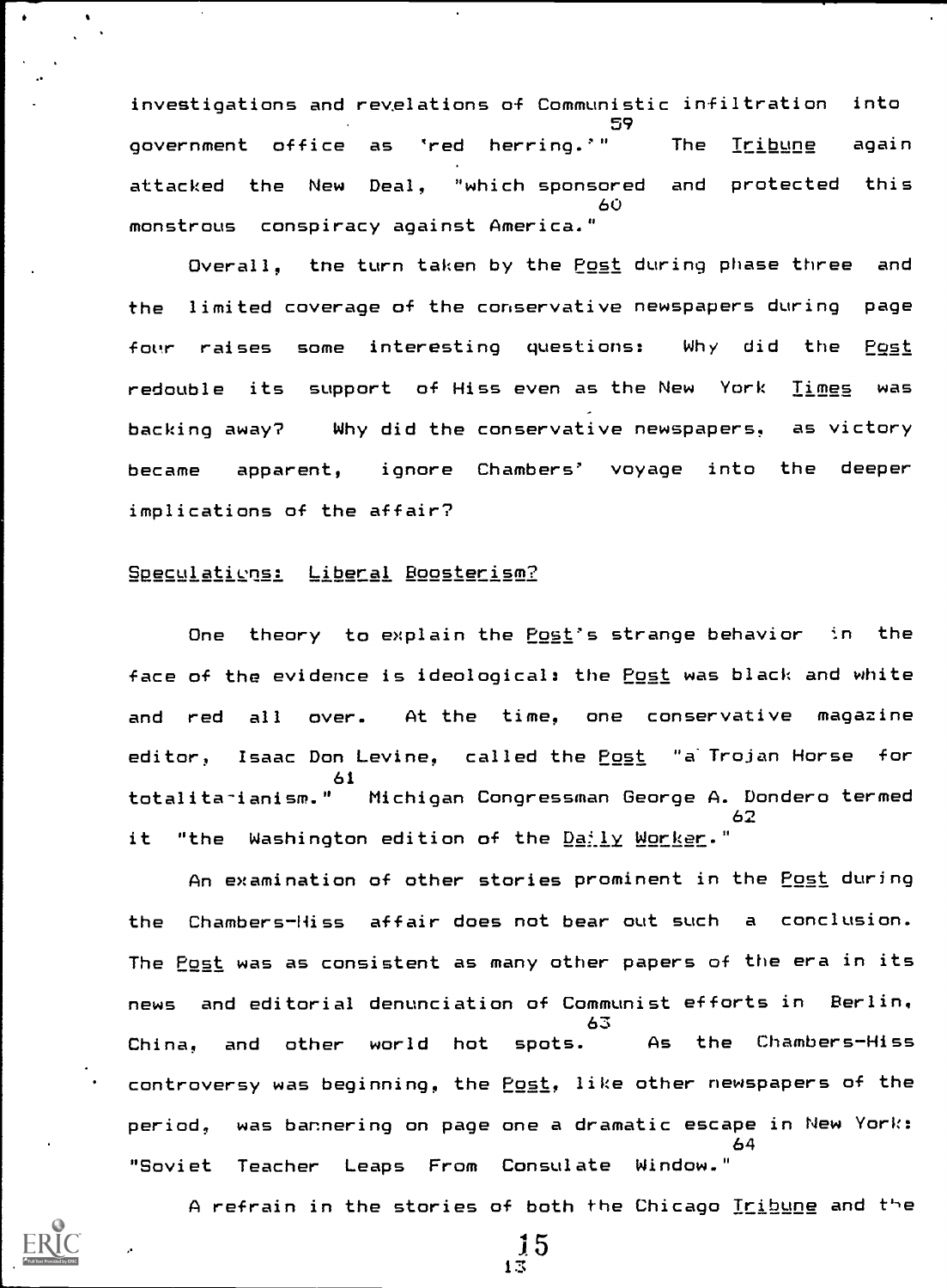Washington Post provides a clue. The Tribune constantly used the Chambers-Hiss affair as a platform for which to arque for shrinking of the federal bureaucracy. Washington agencies, accordi to the Tribune, were "honeycombed" with officials whose loyalties 65 were "pledged to an alien ideology." The most efficient way to deal with the problem, according to the Tribune, was to shrink the bureaucracy, perhaps back to its pre-New Deal size. The Post, for its part, saw the same danger from the other side. It agreed with President Truman's concern that the Clambers -Hiss hearings were "seriously impairing the morale of federal 66 employes, and undermining public confidence in the governmcnt."

What split off the <u>Fost</u> from the Times? The answer must be speculative -- principal editors did not leave their reminiscences on this question, and all of them are now dead -but we may have a twist here on the nld practice of "boosterism" (newspaper reporting designed to aid community economic interests). The term boosterism, for the most part, has been used in reference to promotion of private sector business, industry 67 and tourism. Boosterism in Washington, D.C., though, would mean support of the federal bureaucracy, Washington's biggest industry  $-$  and in the context of 1948, that meant support for 68 Hiss.

Ex.Imination of the Post's history lends credence to such a theory. Publishers Eugene Meyer and Philip Graham defeated two competing newspapers from the New Deal through the New Frontier by making the Post the voice of the rapidly growing executive 69 branch. Again, arguing that the Post was engaged in federal

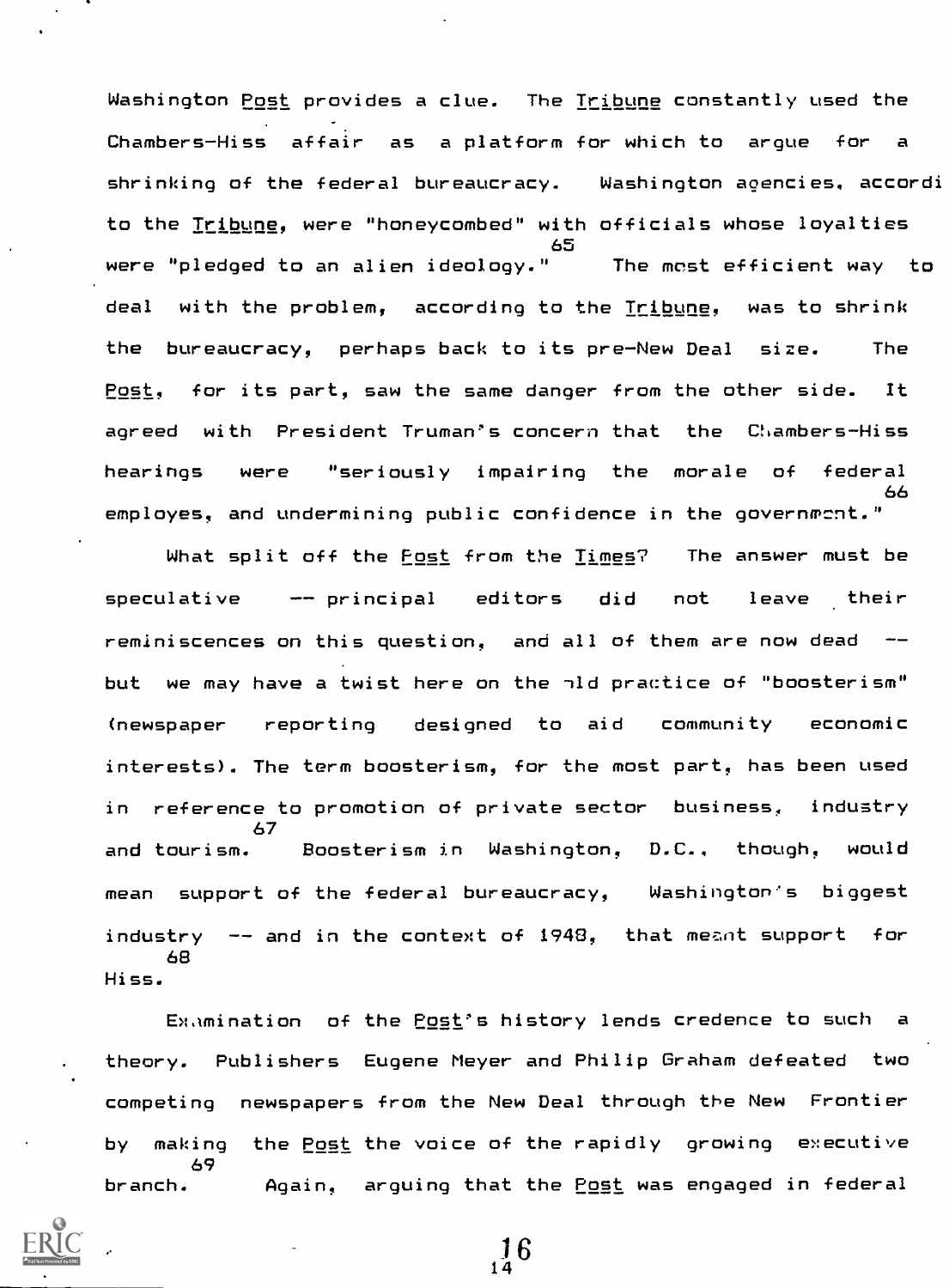boosterism is speculative, but it is clearly one reason why Post journalists swung back in phase three to an essentially 70 irrational defense of a bureaucratic symbol under attack. The New York Times, meanwhile, was removed from such direct booster pressures, and was able to read successfully handwriting that by mid-1949 covered Alger Hiss' wall.

# The Conservative Side: Theological Distancing?

Why did the Chicago Tribune and the Los Angeles Times seem to lose enthusiasm for Chambers even as he was being vindicated? Again, in the absence of editors' accounts answers must be speculative, but one hint may arise out of Chambers' statements that he was a Christian and a "man of the right," not a 71 conservative. By this Chambers meant that he saw American materialism as no answer to Soviet materialism; he saw both sharing the modern "vision of man, once more the central figure of the Creation, not because God made man in His image, but because man's mind makes him the most intelligent of the 72<br>animals." Chambers raised such theological issues from the start of his public agony: His first statement to the press, shortly before appearing as a Congressional hearing witness. was 73 that he had left the Communist Party because "it was an evil."

Neither the Chicago Tribune nor the Los Angeles Times covered the story as Chambers saw it, with an emphasis on the theological dimensions. Thus. Chambers could receive support for a time, but not understanding: His agenda and the conservative press agendas deviated as he emphasized Christian beliefs and criticized materialism of all stripes. After listening to

 $15^{17}$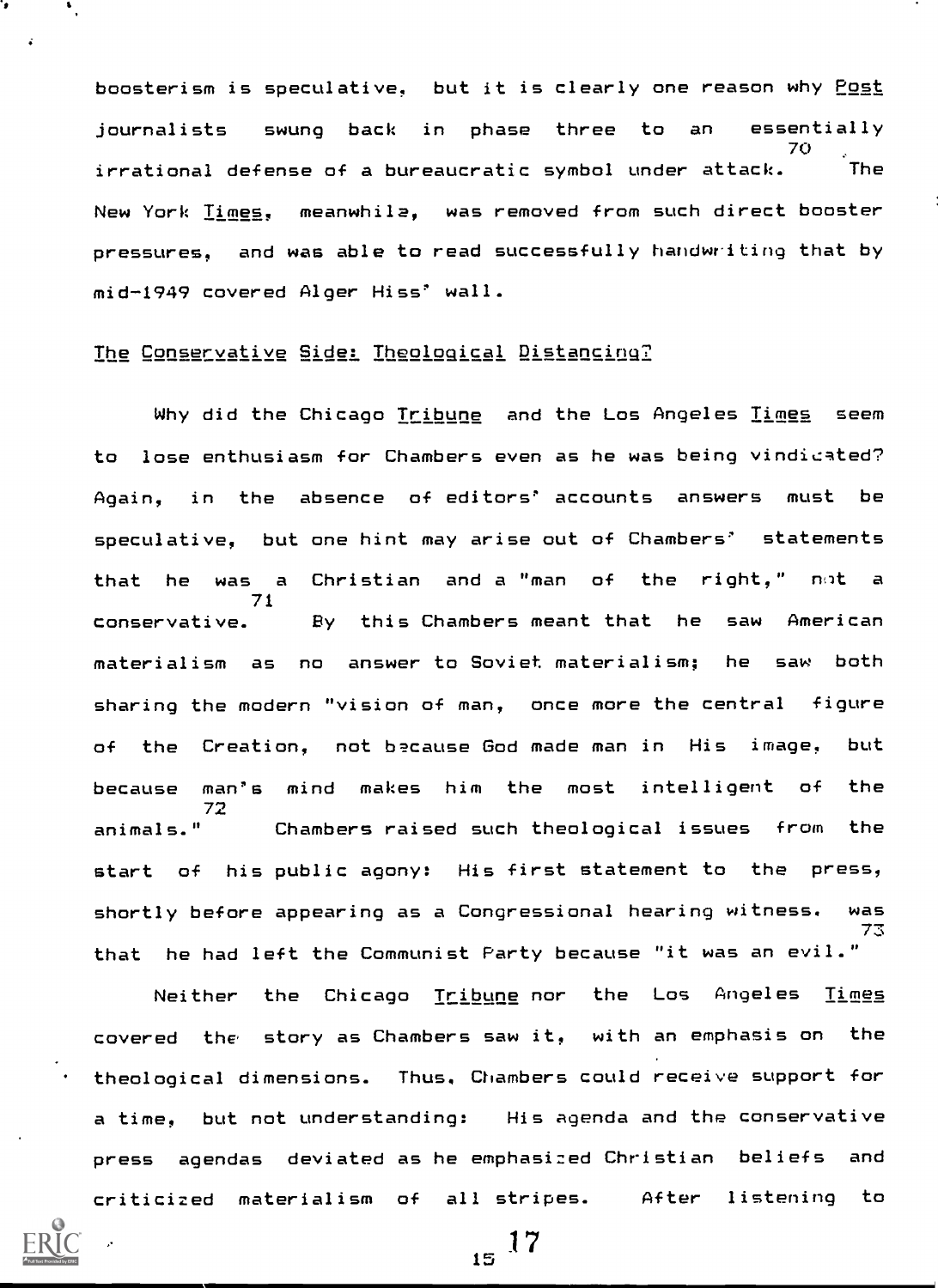Chambers' statements, one observer suggested that the question was "no longer whether Alger Hiss is guilty. The question now is 74<br>| whether God exists." Many conservative journalists, like many of their liberal counterparts, seemed uncomfortable with the debate on those terms.

### **Conclusions**

This explanation of the conservative newspapers' failure to follow through, like that of the Washington Post's separation from the New York Time position, must remain speculative. Overall, though, study of Chambers-Hiss coverage in the four newspapers has led to four clear conclusions. First, the newspapers originally split on ideological grounds. Second, as the evidence accumulated, the New York Times was honest enough to shift. Third, the Washington Post, after wavering in phase two, reassumed its hardline pro-Hiss stance. Fourth, the conservative newspapers were pro-Chambers on their politiral grounds, not his religious grounds. They did not examine the deeper implications of the views of Chambers and the fall of Hiss.



 $14^{18}$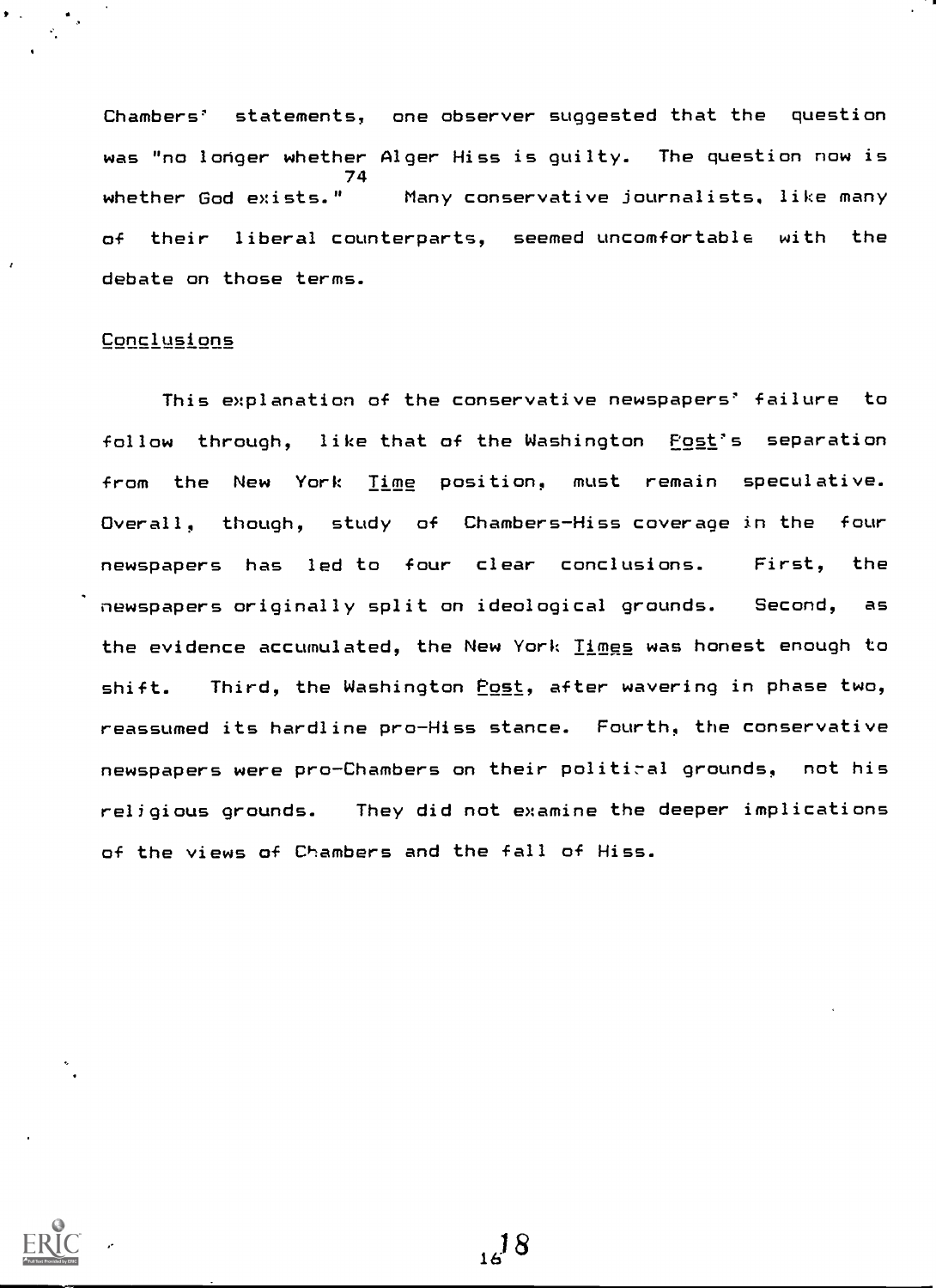#### Notes

<sup>1</sup> The two best contemporary accounts of the Chambers-Hiss affair by non-participants are Bert Andrews and Peter Andrews, A Tragedy of History (Washington: Robert B. Luce, 1962), and Alistair Cooke, A Generation on Trial (New York: Knopf, 1950); the Andrews book is pro-Chambers, Cooke's is pro-Hiss. For Chambers' account, see his book Witness (New York: Random House, 1952); for Hiss' account, see his book for Hiss' account, see his book In the Court of Public Opinion (New York: Knopf, 1957). The best scholarly book by far is Allan Weinstein, Perjury (New York: Knopf, 1978).

A few of the many other books consulted as background reading for this study: Morton and Michael Levitt, A Tissue of Lies: Nixon vs. Hiss (New York: McGraw-Hill, 1979); Athan Theoharis, ed., Beyond the Hiss Case (Philadelphia: Temple U. Press, 1982); John Chabot Smith, Alger Hiss: The True Story (New York: Holt, Rinehart and Winston, 1976), p. 2931 Allen Jowitt, The Strange Case of Alger Hiss (London: Hodder and Stoughton, 1953); Meyer Zeligs, Friendship and Fratricide (New York: Viking, 1967); Tony Hiss, Laughing Last (Boston: Houghton Mifflin, 1977).

2 Whittaker Chambers, a senior editor of Time, testified that he had been <sup>a</sup> courier during the 1930s between Soviet officials and several Roosevelt Administration officials who had agreed, for ideological reasons, to copy secret<br>documents and have-them-delivered to the Soviets. One documents and have them delivered to the Soviets. Administration official, Julian Wadleigh, confessed his role. Others had died or, when called to testify, took the Fifth Amendment.

One of the accused, Alger Hiss, denied having been a Communist Party member, initially denied ever knowing Chambers, and later admitted an acquaintance but denied any participation in espionage. Hiss' alleged complicity was front page news because he had been a highly-placed State Department official during the 1930s and most of the 1940s, and had then left the State Department to accept a prestigious position as head of the Carnegie Endowment for World Peace.

Hiss stayed on the front pages for the next year and a half because he continued to deny any involvement with the Soviets, even as Chambers produced copies of secret State Denartment documents retyped on a typewriter Hiss had at his home, microfilm of secret State Department documents with Hiss' initials on them, and so on. Eventually, a jury found Hiss guilty of perjury. Pro-Hiss observers attacked the verdict for many years, but historian Weinstein's book Perjury, with its careful and comprehensive examination of the testimony and evidence, followed by the conclusion that Hiss was lying, seems definitive.

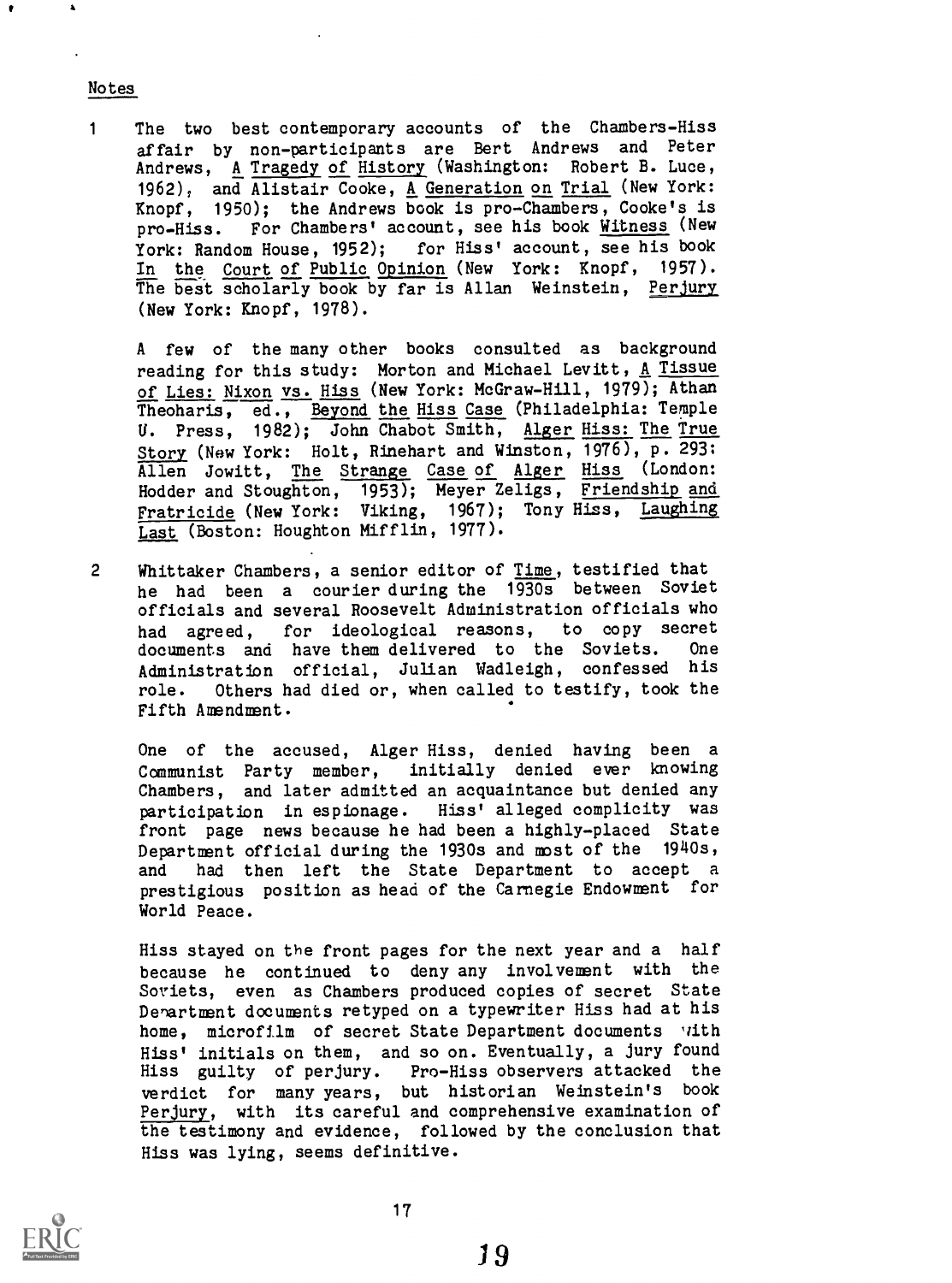- <sup>3</sup> Some observers have given anecdotes concerning press reaction. For instance, Tony Hiss wrote concerning his father, "Al wasn't surprised when one of the reporters covering the case came up to him after the jury had filed out to deliberated and said, 'Do you want to know the verdict of the press? Not guilty -- in fifteen minutes.'" Whether or not that was the "verdict of the press," the jury did not agree.
- 4 All June 3, 1948, p. <sup>1</sup> stories.
- <sup>5</sup> Ibid. The author, as a check on his conclusions, had students without prior knowledge of the Chambers-Hiss confrontation read the coverage. Each of five students who read the Washington Post's coverage, which the author had found to be generally pro-Hiss, came away with the belief that Hiss was innocent. Each of five students who read the Chicago Tribune's coverage (found to be generally pro-Chambers) came to believe that Hiss was guilty.
- <sup>6</sup> Washington Post, August 25, 1948, p. 1. See also Post. August 19, 1948, p.2.
- 7 New York Times, August 29, 1944, Section IV, p. 1.
- 8 Washington Post, August 6, 1948, p. 20; August 14, p. 4.
- 9 New York Times, August 15, 1948, Sec. IV, p. 7. The Post's editorial page boasted a drawing of a large tiger labeled "smear statements" ready to pounce on a man labeled "Innocent Victims."
- 10 According to the <u>Tribune</u>, "New Dealers employed ridicule, smears, executive powers, the courts, political pressure, and the army in the actempt to hide any disclosure of the operations of Communists and fellow travelers within the government." (Aug 9, 1948, p. 1)
- 11 Chicago Tribune, August 4, 1948, p. 1.
- 12 Ibid.

 $\mathcal{F}=\mathbf{A}$ 

- 13 Ibid., p. 22.
- 14 Ibid.
- 15 Los Angeles Times, August 4, 1948, p. 1.
- 16 Ibid., August 11, Section II, p. 4.
- 17 Hiss' repeated denials continued to receive front page billing, but when reporters were given copies of microfilmed documents, a front page story in the December 12 Post acknowledged that "State Department files actually were

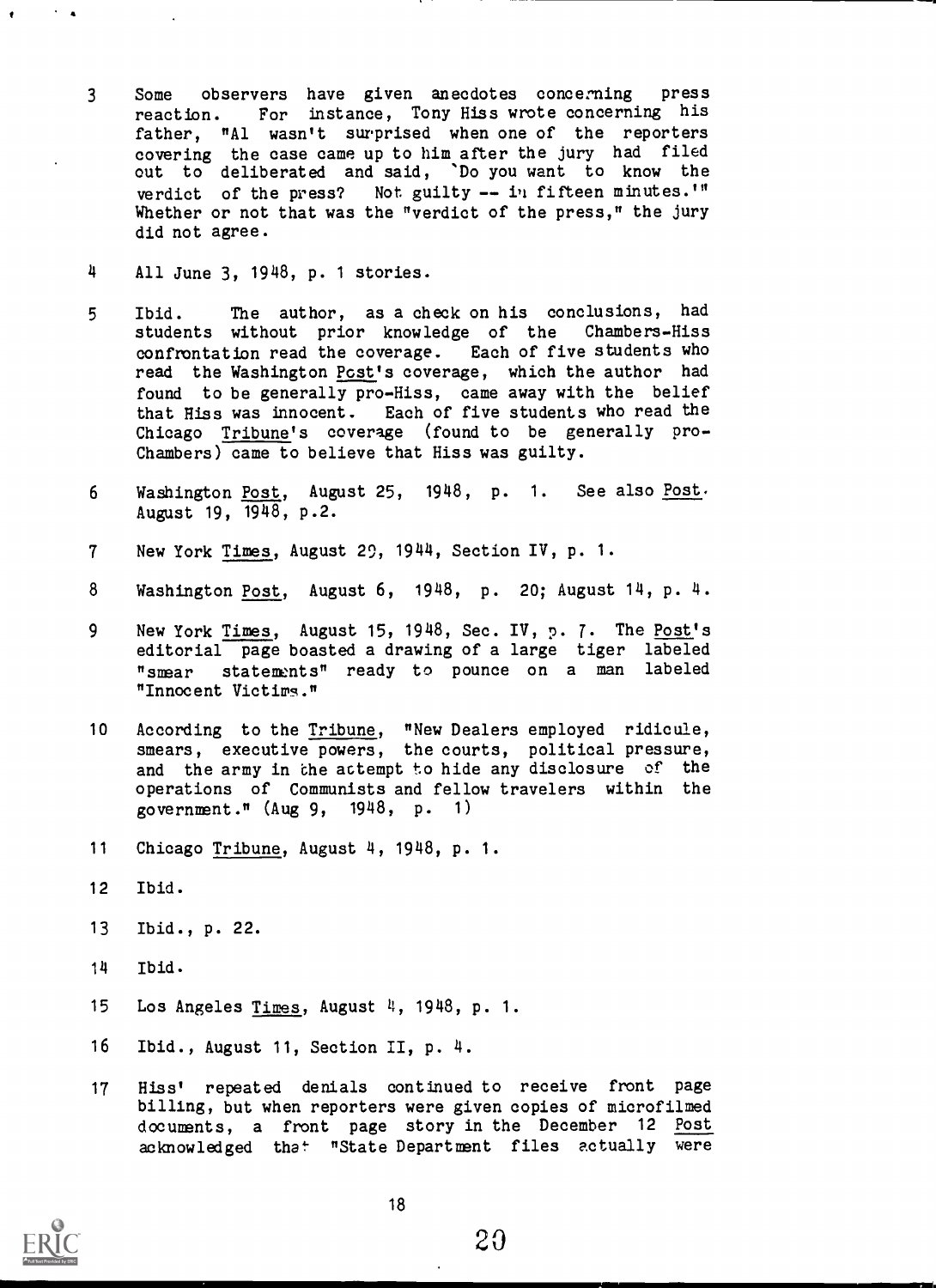being rifled for the benefit of a foreign power "

- Washington Post, December 5, 1948, p. 1.
- Ibid., December 8, p. 14.

 $\epsilon$ 

- Ibid., December 10, p. 21.
- Ibid., December 17, p. 22.
- New York Times, December 8, 1948, p. 1; see also December 7, p. 1.
- Ibid., December 9, p. 32.
- Chicago Tribune, December 3, 1948, p. 1.
- Ibid., December 4, 1948, p. 1.
- Ibid, December 6, p. 1.
- Ibid., p. 12.
- Los Angeles Times, December 8, 1948, Section II, p. 4.
- Ibid., p. 4
- 30 Washington Post, June 2, 1949, p. 1.
- Ibid., June 24, p. 1.
- Ibid., June 25, p. 1.
- Ibid., June 28, p. 1.
- Ibid., June 4, p. 1; July 7, p. 1; November 24, 1949, p. 6.
- Ibid., July 7, pp. 1, 11.
- Ibid., November 24, 1949, p. 6.
- Ibid., July 10, 1949, p. 4B.
- In doing so, the New York Times clearly was following the agenda of prosecutor Thomas Murphy. Murphy kept pointing to the microfilm and the papers typed on Hiss' typewriter. "Always come back to the documents in applying reason to this case," he told jurors, and then asked, "If you caught a child in the kitchen with jam on his face and you asked him if he was in the kitchen and he said no -- what does your normal, everyday intelligence tell you?" (Times, July 8, 1949, p. 8.)
- Washington Post, June 3, 1949, pp. 1, 4.

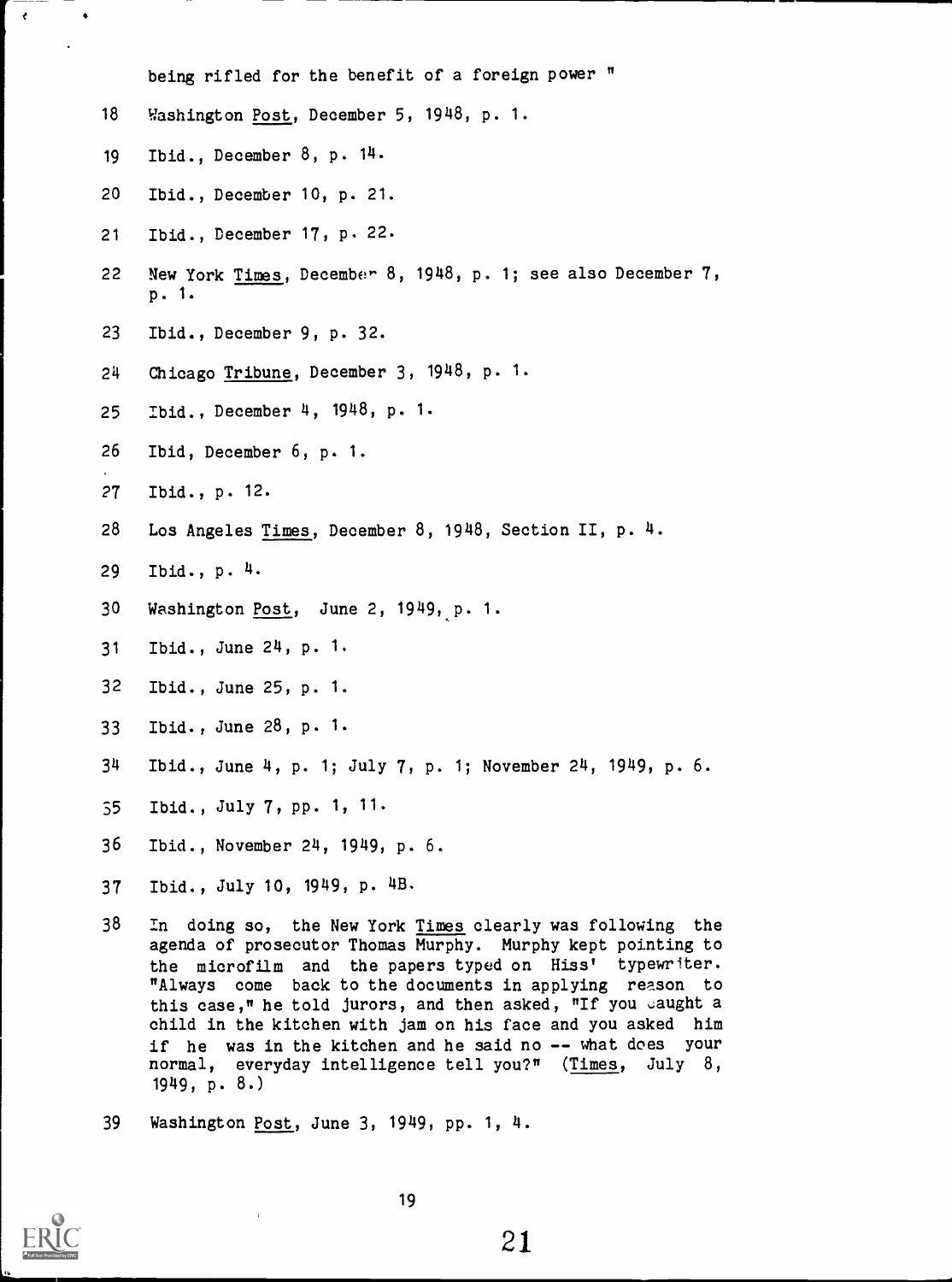- 40 New York Times, June 3. p. 1.
- 41 Ibid.

 $\bullet$  .

 $\bullet$ 

- 42 Washington Post, Jume 7, 1947, p. 1.
- 43 New York Times. Juns 7, p. 1.
- 44 Chicago Tribune, June 7, p. 2; Los Angeles Times, June 7, p. 13.
- 45 Los Angeles Times, June 14, 1949, p. 6.
- 46 Chicago Tribune, June 14, p. 1.
- 47 Washington Post, June 14, p. 1.
- 48 New York Times. June 14, p. 1.
- 49 Ibid.
- 50 Chicago <u>Tribune</u>, June 16, 1<sup>c</sup>49, p. 3.
- 51 Washington Post, June 16, p. 1.
- 52 New York Times, June 16, p. 1.
- 53 Washingtor Post, January 23, 1950, p. 20.
- 54 Ibid.
- 55 New York Times, January 22, Section IV, p. 12.
- 56 Ibid., Section I, p. 1.
- 57 Chambers consistently stressed presuppositions: for instance, roncerning communism, he said: "It is not new. It is, in fact, man's second oldest faith. Its promise was whispered in the first days of the Creation under the Tree of the Knowledge of Good and Evil: 'Ye shall be as gods.' It is the great alternative faith of Communist vision is the vision of Man without God. It is the vision of man's mind displacing God as the creative intelligence of the world. (Chambers,  $M$ itness, p. 9)
- 58 Chambers was depressed at reporters' lack of interest. He wrote that "questioning seldom got beyond the current n-4s." (Witness, p. 714)
- 59 Los Angales Times. January 22, 1950, Section II, p. 4.
- 60 Chicago Tribune, January 22, p.
- 61 Quoted in Tom Kelly. The Imperial Post (New York: William Morrow, 1983), p. 110.

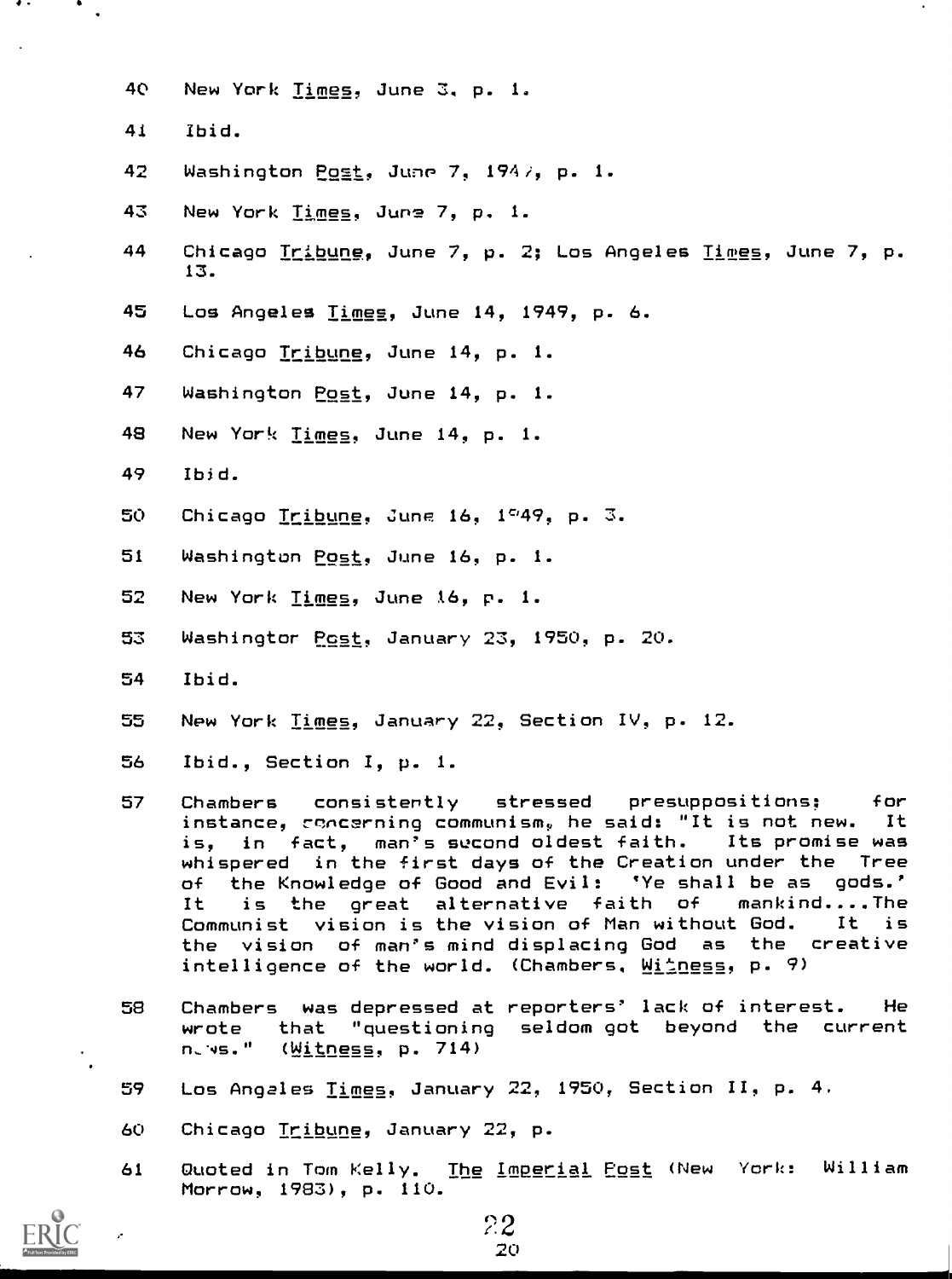- 62 Quoted in Chalmers Roberts, The Washington Post: The First 100 Years (Boston: Houghton Mifflin, 1977), p. 276. Another possible explanation of Post bias was the power of personal connections. <u>Post</u> publisher Philip Graham and His<mark>s</mark><br>knew each other and shared friends. Both had gone to knew each other and shared friends. Both had gone to Harvard Law School and clerked for Supreme Court justices; Graham had clerked from 1939 through 1941 for Stanley Reed and Felix Frankfurter, the same two Supreme Court Justices who testified for Alger Hiss in 1948. But Graham was not personally close to Hiss, and no evidence of his involvement in the case or its coverage has been found.
- 63 During the 1930s Phil Graham, according to his close friend Ed Prichard, had been a "half-assed apologist" for the Soviet Union. A decade of political and personal changes had gone by, though, and the Soviet Union was not treated kindly in the Post during the late 1940s.
- 64 Washington Post, August 13, 1948, p. 1. Mrs. Oskana Kosenkina had attempted to defect, had been seized by 'Soviet officials and brought back to the consulate in New York, and had jumped from a third floor window to gain freedom. The Post noted, "Mrs. Kosenkina's dramatic leap climaxed five days of mounting tension around her. In the background have been the sensational charges of spying on behalf of Russia aired before congressional committees in Washington."
- 65 Chicago Tribune. January 22, 1950, Section I, p. 18.
- 66 Washington Post, August 6, 1948. p. 1. It is important to recall that in 1947 and 1948 Republicans had a majority of both houses of Congress for the first time since 1930 (and the last time, up to the present). President Harry Truman, who was committed to the maintenance of substantial federal power (and the consequent preservation or expansion of executive branch job opportunities and salaries), seemed to be in political trouble. At this critical juncture a major story affecting the future of the bureaucracy developed.
- 67 The Times Mirror Co.'s 1984 annual report summarized the first century of its Los Angeles Times by praising the newspaper's "relentless boosterism" that "undoubtedly lured multitudes of Easterners and Westerners to the City of<br>Anaels" (and also produced readers for what became, a mass Angels" (and also produced readers for what became circulation newspaper).
- 68 Hiss, following Chambers' accusations. received support from President Truman and many high executive branch officials. If the judgment of these leaders was seen to be so poor, and if other executive branch officials were not to be trusted, the future of governmental centralization (and Post circulation) would not be bright.

k.

69 Roberts, Kelly and David-Halberstam (The Powers That Be